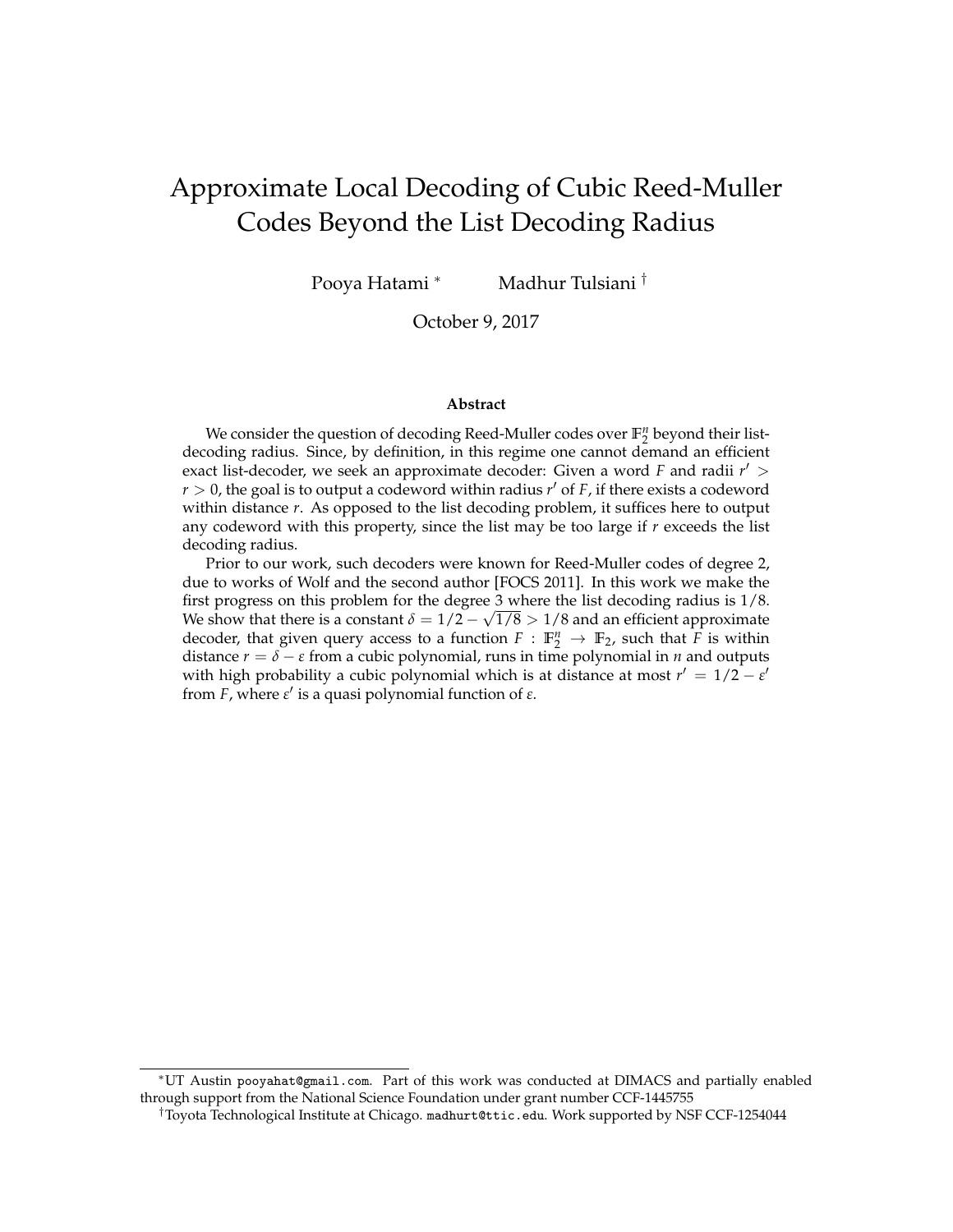### **1 Introduction**

Reed-Muller (RM) codes were discovered by Muller in 1954 and are one of the most wellstudied families of codes in computer science. Let  $\mathbb{F} = \mathbb{F}_q$  be a finite field. The codewords for the code  $RM_F(n, d)$  are defined to be the evaluation tables of all polynomials in *n* variables with degree at most *d*, over the field **F**. The length of each codeword is thus equal to *q*<sup>*n*</sup>. If *d* = *a*(*q* − 1) + *b* for 0 ≤ *b* < *q* − 1, then the *fractional Hamming distance* between any two codewords is at least

$$
\delta_{d,\mathbb{F}} = \frac{1}{q^a} \cdot \left(1 - \frac{b}{q}\right) \,,
$$

which is called the minimum distance of the code. In this paper, we will restrict our attention to RM codes over the field  $\mathbb{F}_2$ . We will refer to these codes as  $\mathbb{R}(\mathfrak{m},d)$  and the distance as  $\delta_d = 2^{-d}$ .

Given the central importance of low-degree polynomials in theoretical computer science, Reed-Muller codes have found many applications in pseudorandomness [\[STV01,](#page-26-0) [Tre03,](#page-26-1) [TSZS06,](#page-26-2) [SU05\]](#page-26-3), cryptography [\[GL89,](#page-25-0) [AGS03\]](#page-24-0), learning theory [\[KM93,](#page-25-1) [Jac97\]](#page-25-2) and hardness of approximation  $[BGH^+15]$  $[BGH^+15]$ . We refer the reader to the excellent surveys [\[Tre04,](#page-26-4)  $V^+$ [12\]](#page-27-0) for details and references to many other applications.

In several applications of low-degree RM codes, the parameter of interest is the number of variables  $n$ , and the block-length  $q^n$  is thought of as being of exponential size. A very useful property of RM codes here is that (for certain error-regimes), they are *locally decodable* i.e., it is possible to recover the polynomial from a possibly corrupted evaluation, in time  $n^{O(d)}$ , which is only poly-logarithmic in the block-length. The algorithms for local decoding are necessarily randomized (as they do not have time to read the entire codeword) and have query access to the codeword. This is the notion of decoding we will be concerned with in this work.

#### **Unique and List Decoding**

As with any error correcting code, Reed-Muller codes can be uniquely decoded within an error rate equal to half the minimum distance. An efficient (in the block-length) algorithm for this was given by Reed [\[MS77\]](#page-26-5) and it was observed by [\[GKZ08\]](#page-25-3) that this can be extended to the local decoding setting.

For error rates larger than half the minimum distance, unique decoding is no longer possible as the number of codewords within the required radius may be more than one. In such cases, one often considers the notion of *list decoding* defined by Elias [\[Eli57\]](#page-25-4) and Wozencraft [\[Woz58\]](#page-27-1), and studied by Sudan [\[Sud00\]](#page-26-6) and Guruswami [\[Gur01,](#page-25-5) [Gur06\]](#page-25-6). The goal here is to output a small list of codewords within the given error radius.

The celebrated Goldreich-Levin theorem [\[GL89\]](#page-25-0) gave the first *local* list-decoding algorithm for  $RM(n, 1)$ , which is also known as the Hadamard code, showing that it can be list-decoded from error rates up to  $1/2 - \varepsilon$  for any  $\varepsilon > 0$ . This was later generalized by Goldreich, Rubinfeld and Sudan [\[GRS00\]](#page-25-7) to  $RM_{\mathbb{F}}(n,1)$  for other fields. For higher degree polynomials over large fields (RM**F**(*n*, *d*)), it was shown by Sudan, Trevisan and Vad-han [\[STV01\]](#page-26-0) (improving on [\[AS03\]](#page-24-2)) that they can be locally list-decoded from error rate  $1 - \sqrt{2d/|\mathbb{F}|}.$ 

A beautiful work of Gopalan, Klivans and Zuckermann [\[GKZ08\]](#page-25-3) generalized the Goldreich-Levin algorithm to show that  $RM(n, d)$  can be list decoded from error rates *δ*<sub>*d*</sub> − *ε* = 2<sup>-*d*</sup> − *ε* for any *ε* > 0. This was later generalized by Bhowmick and Lovett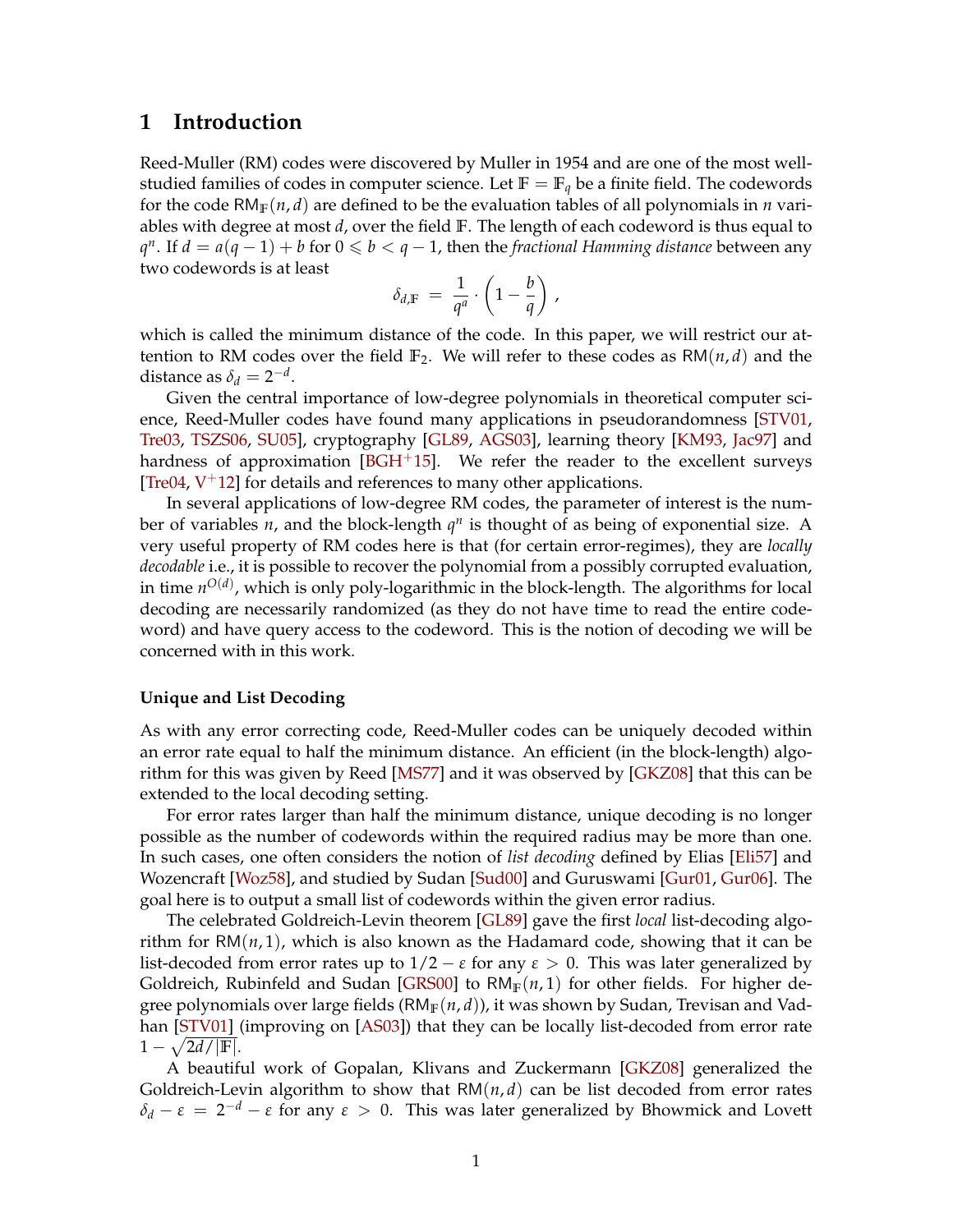<span id="page-2-1"></span>[\[BL15\]](#page-24-3) to show local list decoding of RM<sub>F</sub>(*n*, *d*) within error radius  $\delta_{d,F} - \varepsilon$  for any  $\varepsilon > 0$ and fixed  $|\mathbf{F}|$ . Since the number of codewords at distance  $\delta_{d,\mathbf{F}}$  is known to be exponential in *n* [\[KLP12\]](#page-25-8), this result is optimal for local list-decoding. Thus, the distance  $\delta_{d,\mathbb{F}}$  is also said to be equal to the *list decoding radius* for  $RM_{\mathbb{F}}(n,d)$ .

#### **Decoding beyond the list-decoding radius**

Gopalan, et. al. in [\[GKZ08\]](#page-25-3) also gave a *global* list-decoder for RM(*n*, *d*), which works up to the Johnson radius at twice the minimum distance, defined as

$$
J(2\delta_d) := \frac{1}{2} \cdot \left(1 - \sqrt{1 - 4\delta_d}\right) = \frac{1}{2} \cdot \left(1 - \sqrt{1 - 2\delta_{d-1}}\right).
$$

Their algorithm runs in time polynomial in the block-length  $N = 2<sup>n</sup>$ , and outputs a list of size poly(*N*). Kaufman, Lovett and Porat [\[KLP12\]](#page-25-8) later improved this global list-decoder up to distance  $2 * \delta_d = \delta_{d-1}$ , twice the list-decoding radius of RM $(n, d)$ .

For the case when the errors are assumed to be independently random, Dumer [\[Dum04\]](#page-25-9) gave a local-decoding algorithm for RM(*n*, *d*) which works up to error rates  $1/2 - \varepsilon$  for any constant  $\varepsilon > 0$ . A remarkable sequence of recent works [\[SSV17,](#page-26-7) [ASW15,](#page-24-4)  $KKM^+17$  $KKM^+17$ ] have also extended this result to global decoding algorithms for the case of large *d* (high-rate codes) and subconstant *ε*.

Note that since the list size is too large beyond the list-decoding radius, in these regimes the question of local list-decoding does not make sense. Motivated by decomposition theorems from higher-order Fourier analysis, [\[TW14\]](#page-26-8) considered the following weaker problem for RM(*n*, 2)

*Given query access to*  $F : \mathbb{F}_2^n \to \mathbb{F}_2$  *such that*  $\delta(F, \text{RM}(n, 2)) \leqslant 1/2 - \varepsilon$ , find a codeword of RM(*n*, 2) *within distance*  $1/2 - \varepsilon'$  *of F.* 

Note that since the list-decoding radius for degree 2 is 1/4, the entire list of such codewords may be exponentially large as a function of *n*. However, the problem above only asks for *any one* such codeword. Moreover, the radius  $1/2 - \varepsilon'$  for the output codeword is allowed to be different (larger) than the promised distance. Building on the work of Samorodnitsky [\[Sam07\]](#page-26-9), who gave an algorithm for the testing version of the above problem, they gave a local algorithm for the *approximate* decoding question above, with  $\epsilon' = \exp(-1/\epsilon^{\bar{O}(1)})$ . This was later improved to  $\epsilon' = \exp(-O((\log(1/\epsilon))^4))$  by Ben-Sasson et al. [\[BSRZTW14\]](#page-24-5).

#### **Our Results**

We extend the above result to the case of  $d = 3$ . In particular, we prove the following:

<span id="page-2-0"></span>**Theorem 1.1** (Main Theorem)**.** *There is an efficient algorithm, such that given query access to a* function  $F: \mathbb{F}_2^n \to \mathbb{F}_2$  with the guarantee that

$$
\delta(F, \mathsf{RM}(n,3)) \leq \frac{1}{2} - \sqrt{\frac{1}{8}} - \varepsilon = J(1/4) - \varepsilon = J(2 \cdot \delta_3) - \varepsilon,
$$

 $r$ uns in time  $\mathsf{poly}(n,\exp((\log(1/\varepsilon))^{O(1)}),\log(1/\eta))$ , and returns with probability at least  $1-\eta$ ,  $a$  cubic polynomial  $\tilde{P}$  such that  $\delta(F,\tilde{P})\leqslant 1/2-\varepsilon'$  for  $\varepsilon'=\exp\left(-(\log(1/\varepsilon))^{O(1)}\right)$ .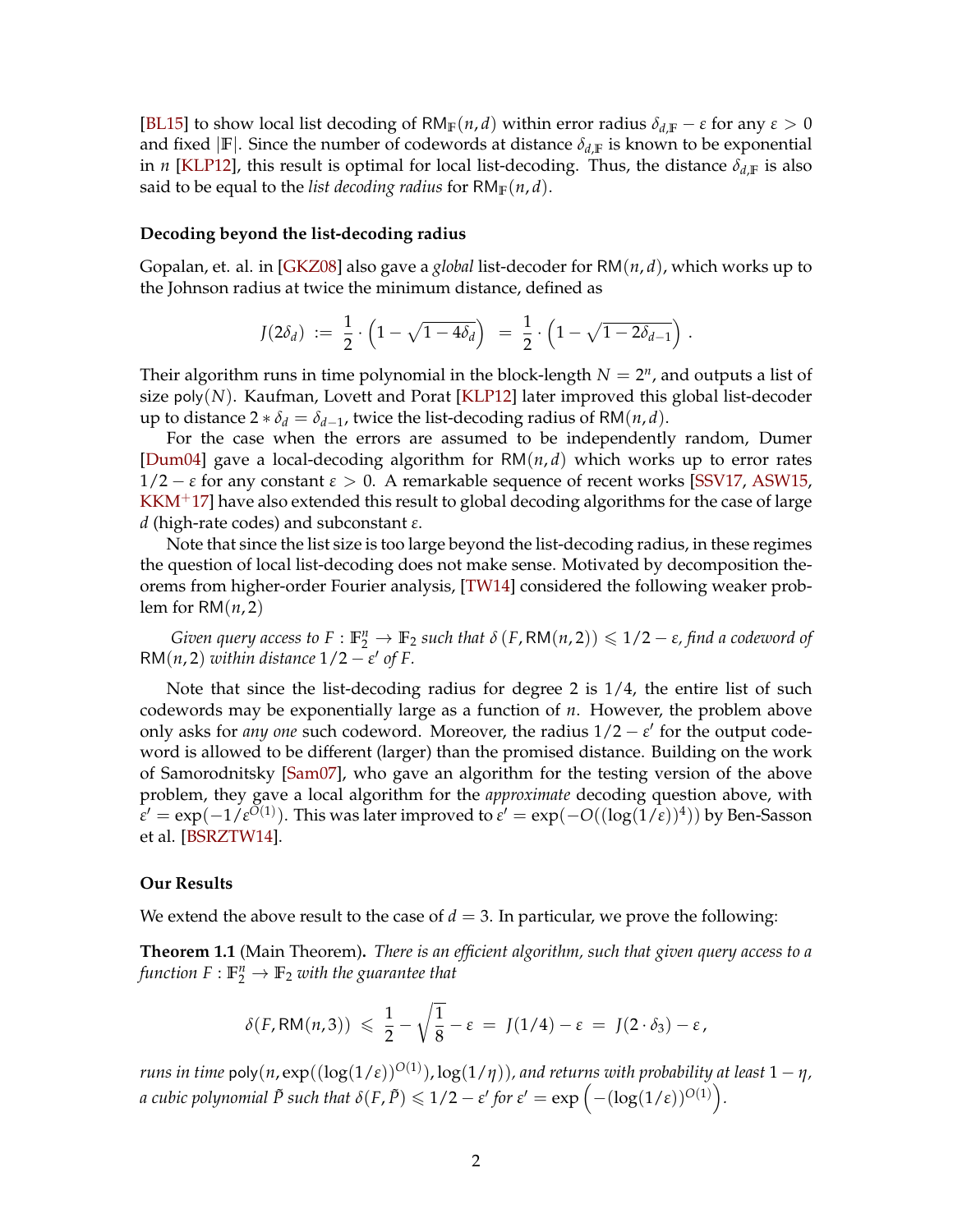<span id="page-3-1"></span>Note that since the result of [\[TW14\]](#page-26-8) can be thought of as starting with distance  $J(2\delta_2) - \varepsilon$  ( $J(2\delta_2) = 1/2$ ) the above is a direct generalization of the approximate local decoding result of [\[TW14\]](#page-26-8). The bound  $J(2\delta_d)$  also arises naturally in our analysis (for all *d*) as described below, and in the results of [\[GKZ08\]](#page-25-3).

The results on approximate local decoding (and testing) for the case of  $d = 2$  rely heavily on the connection between quadratic polynomials and Gowers' *U*<sup>3</sup> uniformity norm (see [Section 2](#page-5-0) for the definition). In fact, the decoding algorithms are simply the algorithmic versions of the proofs of the inverse theorem for the  $U^3$  norm by Green and Tao [\[GT08\]](#page-25-11) and Samorodnitsky [\[Sam07\]](#page-26-9). Since it is known that,

$$
\|(-1)^F\|_{L^{13}} \ \geqslant \ \sup_{\deg(P)\leqslant 2} \left\langle (-1)^F, (-1)^P\right\rangle = \sup_{\deg(P)\leqslant 2} \left| \mathop{\mathbf{E}}_{x\in \mathbb{F}_2^n} (-1)^{P-F} \right|,^{1}
$$

the local decoding algorithm for  $d = 2$  uses  $\delta(F, RM(n, 2)) \leq 1/2 - \varepsilon$  to conclude k(−1) *<sup>F</sup>*k*U*<sup>3</sup> > *<sup>ε</sup>* and then passes entirely to reasoning in terms of the Gowers norm.

However, using this approach to extend the approximate local decoding results for  $d = 3$  is problematic: the direct generalization of inverse conjecture to the higher-degree *U*<sup>4</sup> norms and cubic polynomials is known to be false [\[LMS08,](#page-26-10) [GT09\]](#page-25-12) and the proofs of the correct generalizations [\[GTZ11\]](#page-25-13) are not combinatorial. In fact, it is a challenging open problem to give combinatorial proofs of the higher-degree inverse theorems.

However, we show that using the guarantee that there is indeed a cubic polynomial close to *F* (and not just the implication that the  $U^4$  norm of  $(-1)^F$  is large) one can indeed utilize techniques from the  $U^3$  inverse theorem to obtain the above approximate decoding result. This indicates that the problem of approximate local decoding for RM codes may be easier than the problem of giving algorithmic or combinatorial versions of the inverse theorems for Gowers norms.

#### **1.1 Overview of Proofs and Techniques**

We first remark that instead of giving an algorithm that works with high-probability, it is sufficient to give an algorithm which outputs the desired polynomial *Q* with a small constant (depending on *ε*) probability. Since *δ*(*F*, *Q*) for the output *Q* can be estimated efficiently using sampling, we can simply repeat the algorithm using independent randomness to boost the success probability. In the rest of the overview, we only describe an algorithm that succeeds with some small probability.

**Proofs for**  $d = 2$ . All proofs of the inverse theorem for the  $U^3$  norm (and the results on approximate local decoding) start with the following observation: If  $P : \mathbb{F}_2^n \to \mathbb{F}_2$  is a degree-2 polynomial then the derivative

$$
D_h P(x) := P(x+h) - P(x)
$$

is a degree-1 polynomial in *x* of the form  $\ell_h(x) + c_h$ . Moreover, the map  $\psi : h \mapsto \ell_h$  is a homomorphism (linear map) from  $\mathbb{F}_2^n$  to  $\mathbb{F}_2^n$ . The proofs show that this intuition can be used even if one is given access to  $F: \mathbb{F}_2^n \to \mathbb{F}_2$  with  $\delta(F, P) \leq 1/2 - \varepsilon$ . In this case, one

<span id="page-3-0"></span><sup>&</sup>lt;sup>1</sup>Also referred to as the direct theorem for  $U^3$  norm.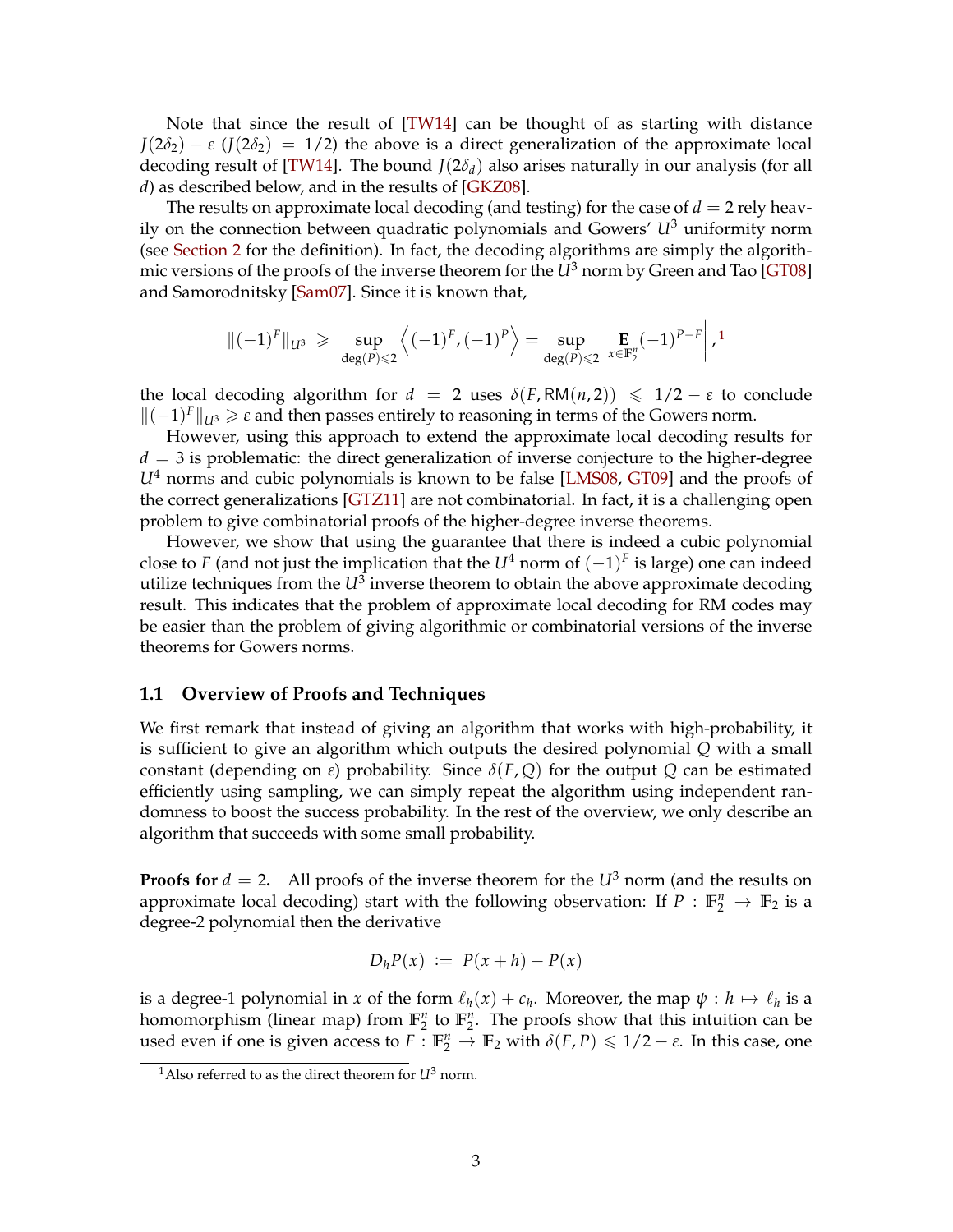<span id="page-4-0"></span>uses the conclusion on the Gowers  $U^3$  norm of  $f=(-1)^F$  and the Fourier coefficients of  $f$ to design an approximate homomorphism *ϕ* satisfying

$$
\Pr_{h_1,h_2 \in \mathbb{F}_2^n} [\varphi(h_1) + \varphi(h_2) = \varphi(h_1 + h_2)] \geq \varepsilon^{O(1)}.
$$

Various tools from arithmetic combinatorics allow one to refine this weak linear structure of  $\varphi$  to obtain a *linear* map  $\tau : \mathbb{F}_2^n \to \mathbb{F}_2^n$  which agrees with  $\varphi$  in  $\varepsilon'$  fraction of the inputs. This linear map  $\tau$  can then be "integrated" to obtain a quadratic Q satisfying  $\delta(Q, F) \leqslant 1/2 - \varepsilon'$ .

**Approximate homomorphisms for**  $d = 3$ . Note that for a polynomial P of any degree d, it is true that the map from *h* to the part of  $D_h P$  with degree *exactly d* − 1 is still linear in the direction *h*. Thus, a possible approach to the approximate decoding question would be to construct an approximate  $\varphi$  as above, only given query access to  $F$ .

We start with the observation that when  $\delta(F, P) \leq J(1/4) - \varepsilon$  for an unknown cubic polynomial *P*, it is indeed possible to construct such an approximate homomorphism *ϕ*, given query access to *F*. For the above distance, a simple application of Cauchy-Schwartz shows that

$$
\mathop{\mathbf{E}}_{h \in \mathbb{F}_2^n} [\delta] (D_h F, D_h P) \leqslant \frac{1}{4} - \Omega(\varepsilon^2).
$$

In fact, for any *d*, when  $\delta(F, P) \leq J(2\delta_d)$  for  $deg(P) \leq d$ , the above gives  $\mathbf{E}_{h \in \mathbb{F}_2^n} [\delta] (D_h F, D_h P) \le \delta_{d-1} - \Omega(\varepsilon^2)$ . This suggests an immediate way to construct  $\varphi$ which "guesses" the degree- $(d-1)$  part of  $D_hP$ : we simply apply the local list-decoding algorithm of [\[GKZ08\]](#page-25-3) to  $D_hF$  and output the degree-( $d-1$ ) part of a random polynomial from the list. The list size in [\[GKZ08\]](#page-25-3) is poly $(1/\varepsilon)$  for error-rate  $\delta_d - \varepsilon^{O(1)}$ . Thus, with probability at least  $\varepsilon^{O(1)}$ , we pick the degree- $(d-1)$  part of the "true"  $P$  from the list for points  $h_1$ ,  $h_2$ ,  $h_3$ ,  $h_4$  satisfying  $h_1 + h_2 = h_3 + h_4$ , which gives

$$
\Pr_{\phi \atop h_1 + h_2 = h_3 + h_4} [\varphi(h_1) + \varphi(h_2) = \varphi(h_3) + \varphi(h_4)] \geqslant \varepsilon^{O(1)}.
$$

One can then refine this approximate homomorphism to obtain an affine map *τ* having significant agreement with *ϕ*. However, we need some extra properties to ensure *τ* can be integrated to a polynomial *Q*.

**Symmetrization and integration** For the case of  $d = 2$ , the map  $h \mapsto \ell_h$  for a "true" quadratic polynomial *P* also has some symmetry properties in addition to being linear. If we think of  $\ell(h)$  as given by *Mh* for a matrix *M*, then one can show that this matrix is symmetric and has zero-diagonal. The arithmetic combinatorics tools which refine *ϕ* to *τ* are not sensitive to these symmetry properties and one needs to modify the final *τ* to obtain these symmetries, before it can be integrated to a polynomial. For the case of  $d = 2$  this argument is heavily Fourier analytic in nature and essentially uses the fact that row-rank of a matrix equals its column-rank.

For the case of  $d = 3$ , one can think of the map from *h* to a degree-2 polynomial as given by a tensor *T*, where the quadratic polynomial for  $D_h P$  is given by (say)  $T(h, x, x)$ . Then, to be able to integrate, the tensor needs to satisfy the symmetry property

$$
T(h, x, x) = T(x, h, x) = T(x, x, h).
$$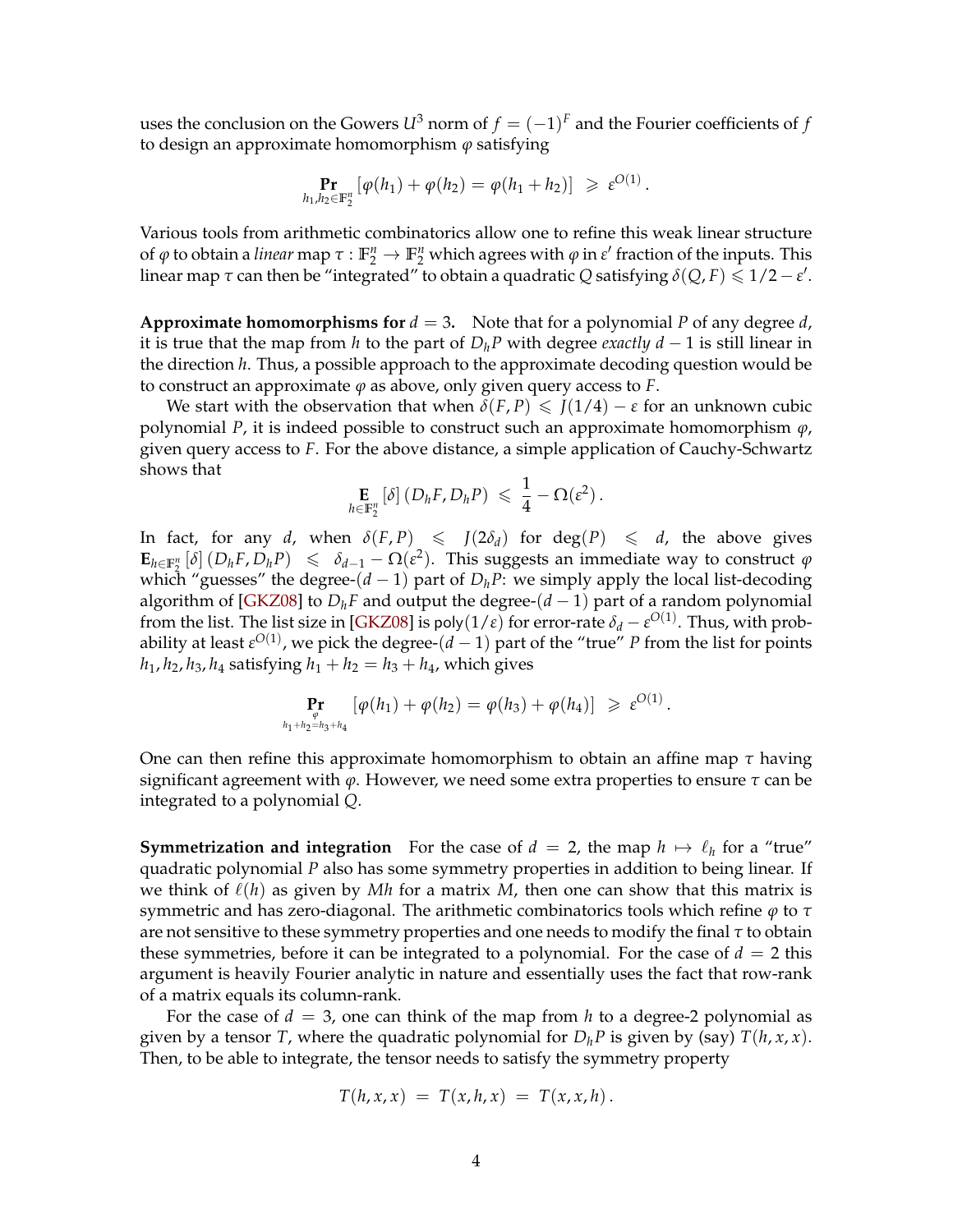<span id="page-5-1"></span>However, as the arguments for the quadratic case do not carry over here, we need to use a different symmetry argument (inspired by the [\[GT08\]](#page-25-11) proof of the *U*<sup>3</sup> inverse theorem) that we indeed have a "true" cubic polynomial *P* close to *F*. We denote the above map for *P* by *ψ*. Since the map *ψ* must satisfy all required symmetry properties, we can use it to show that if the map  $\tau$  found by our algorithm has some agreement with  $\psi$ , then  $\tau$  can also be (locally) symmetrised on the inputs where they agree. However, this poses a challenge since *ψ* is unknown and we need the guarantee that the homomorphism *τ* given by our algorithm to agree with this "hidden" homomorphism.

**Decoding approximate and hidden homomorphisms** We now return to the ideas from arithmetic combinatorics which refine the approximate homomorphism  $\varphi$  to obtain a linear map *τ*, which has significant agreement with *τ*. We additionally require that they agree on a significant fraction the "hidden" set

$$
H = \{ h \mid h \in B \text{ and } \varphi(h) = \psi(h) \} .
$$

Here, *B* is also an unknown (large) set where  $D_h P$  is in the list of polynomials close to *DhF*. We show that the algorithms from [\[TW14\]](#page-26-8) and [\[BSRZTW14\]](#page-24-5) can be modified to ensure agreement at least  $\varepsilon'$  on the set *H*, with probability at least  $\varepsilon'$ , for  $\varepsilon' =$ exp −(log(1/*ε*))*O*(1) . The argument in [\[TW14\]](#page-26-8), was stated for a very special approximate homomorphism  $\varphi$  arising out of the Fourier coefficients of  $f=(-1)^F.$  Here, we give a more general version of the argument which is also sensitive to the hidden set *H*.

We remark that the parts about finding the approximate homomorphism  $\varphi$  and refining it to an affine *τ* can be carried out for all degrees *d*. However, the integration argument requires some steps which are currently only available for  $d = 3$ .

### <span id="page-5-0"></span>**2 Preliminaries and Notation**

Throughout the paper, we shall be using Latin letters such as *x*, *y* or *z* to denote elements of  $\mathbb{F}_2^n$ . Let  $N := |\mathbb{F}_2^n| = 2^n$ , and let  $\delta_d = 1/2^d$  be the list-decoding radius of Reed-Muller codes of degree *d* over  $\mathbb{F}_2^n$ . Denote by  $e_k$  the vector with all entries equal to 0 except the *k*th entry equal to 1. For two functions  $F, G: \mathbb{F}_2^n \to \{0,1\}$ , define the distance between *F* and *G* to be  $\delta(F,G) := \mathbf{Pr}_{x \in \mathbb{F}_2^n}(F(x) \neq G(x))$  and the correlation between *F* and *G* to be  $Corr(F, G) = |\mathbf{E}_{x \in \mathbb{F}_2^n}(-1)^{F(x) + G(x)}|.$ 

For any variable *m*, we denote by poly(*m*) a function that is of the form *O*(*mO*(1) ), and by quasipoly $(m)$  a function of the form  $O(2^{\log(m)^{O(1)}}).$ 

Given a function  $F: \mathbb{F}_2^n \to \mathbb{F}_2$ ,  $\text{deg}(F)$  denotes the degree of the unique multilinear polynomial that agrees with *F*. When a function *F* depends on disjoint sets of variables *x*, *y*, ... we denote by deg*<sup>x</sup>* (*F*) to be the maximum degree of *F* for any fixing of non-*x* variables.

For  $F: \mathbb{F}_2^n \to \mathbb{F}_2$ , define its additive derivative at direction  $y \in \mathbb{F}_2^n$  at  $x$  to be  $D_y F(x) :=$ *F*(*x* + *y*) − *F*(*x*). For *f* :  $\mathbb{F}_2^n$  → **R** define its multiplicative derivative at direction *y* ∈  $\mathbb{F}_2^n$ at *x* to be  $\Delta_y f(x) := f(x)f(x+y)$ . We correspond  $\mathbb{F}_2$  with  $\{0,1\}$  in the obvious manner. Thus, for example for  $P : \mathbb{F}_2^n \to \mathbb{F}_2$  we have

$$
\Delta_y(-1)^{P(x)} = (-1)^{D_y P(x)}.
$$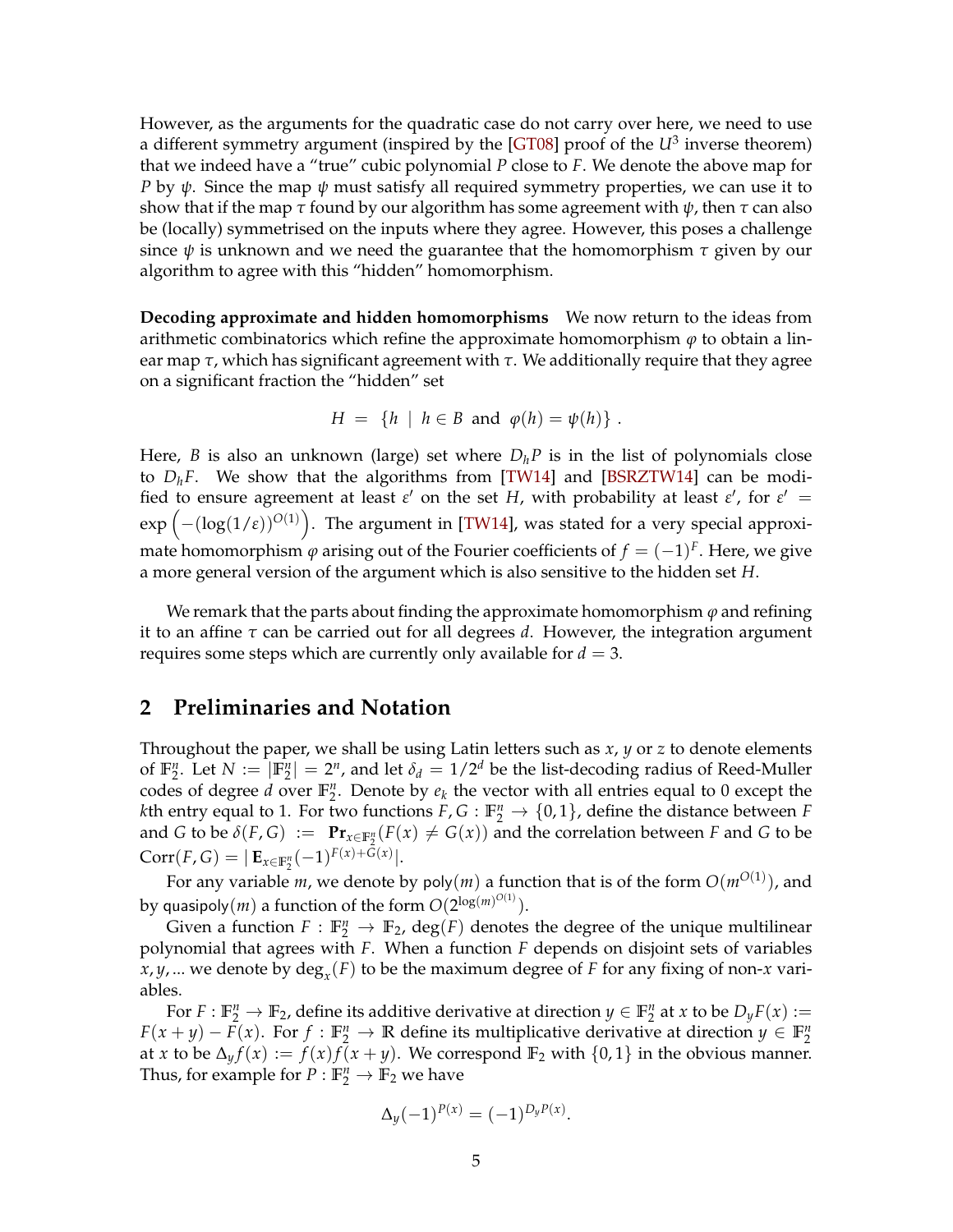<span id="page-6-2"></span>A useful fact about the additive derivative is that if deg(*P*) = *d*, then deg( $D_yP$ )  $\leq d-1$ for any  $y \in \mathbb{F}_2^n$ .

### **2.1 Sampling**

<span id="page-6-0"></span>We shall be using the following standard probabilistic bounds without further mention.

**Lemma 2.1** (Hoeffding bound for sampling). If **X** *is a real valued random variable with*  $|X| \le 1$ *and <sup>µ</sup>*<sup>b</sup> *is the empirical average obtained from t samples, then*

**Pr**[ $|\mathbf{E}[\mathbf{X}] - \hat{\mu}| > \gamma$ ]  $\leq \exp(-\Omega(\gamma^2 t)).$ 

A Hoeffding-type bound can also be obtained for polynomial functions of  $\pm 1$ -valued random variables.

**Lemma 2.2** (Hoeffding bound for low-degree polynomials [\[O'D08\]](#page-26-11)). *Suppose that*  $\mathbf{F} =$ *is a polynomial of degree d in random variables* $**X**<sub>1</sub>, ..., **X**<sub>N</sub>$ *taking value* $\pm 1$ *, then* 

$$
\Pr\left[\left|\mathbf{F}-\mathbf{E}\left[\mathbf{F}\right]\right| > \gamma\right] \leqslant \exp\left(-\Omega\left(d \cdot \left(\gamma/\sigma\right)^{2/d}\right)\right),
$$

where  $\sigma = \sqrt{\mathbf{E}\left[\mathbf{F}^2\right] - \mathbf{E}\left[\mathbf{F}\right]^2}$  is the standard deviation of  $\mathbf{F}$ *.* 

#### **2.2 Results from Additive Combinatorics**

For a set  $A \subseteq \mathbb{F}_2^n$ , we write  $A + A$  for the set of elements  $a + a'$  such that  $a, a' \in A$ . More generally, the *k*-fold *sumset*, denoted by *kA*, consists of all *k*-fold sums of elements of *A*.

The Balog-Szemerédi-Gowers theorem, a fundamental result in additive combinatorics, states that if a set contains many additive quadruples, that is, elements  $a_1$ ,  $a_2$ ,  $a_3$ ,  $a_4$ such that  $a_1 + a_2 = a_3 + a_4$ , then a large subset of it must have small sumset.

**Theorem 2.3** (Balog-Szemerédi-Gowers [\[Gow98\]](#page-25-14)). *Suppose that*  $A \subseteq \mathbb{F}_2^n$  *contains at least*  $|A|^3$ /*K* additive quadruples. Then there exists a subset  $A'$  ⊆  $A$  of size  $|A'|$  ≥  $K^{-C}|A|$  with the *property that*  $|A' + A'| \leq K^C |A'|$ *.* 

We will also need the following version of Plünnecke's inequality.

<span id="page-6-1"></span>**Lemma 2.4** (Plünnecke's Inequality). Let  $B \subseteq \mathbb{F}_2^n$  be such that  $|B + B| \le K|B|$  for some  $K > 1$ . *Then for any positive integer k, we have*  $|kB| \leq K^k|B|$ .

We shall also require the notion of a *Freiman homomorphism*. The map *l* is said to be a Freiman 2-homomorphism if  $x + y = z + w$  implies  $l(x) + l(y) = l(z) + l(w)$ . More generally, a Freiman homomorphism of order *k* is a map *l* such that  $x_1 + x_2 + \cdots + x_k =$  $x'_1 + x'_2 + \cdots + x'_k$  implies that  $l(x_1) + \cdots + l(x_k) = l(x'_1) + \cdots + l(x'_k)$ . The order of the Freiman homomorphism measures the degree of linearity of *l*; in particular, a truly linear map is a Freiman homomorphism of all orders.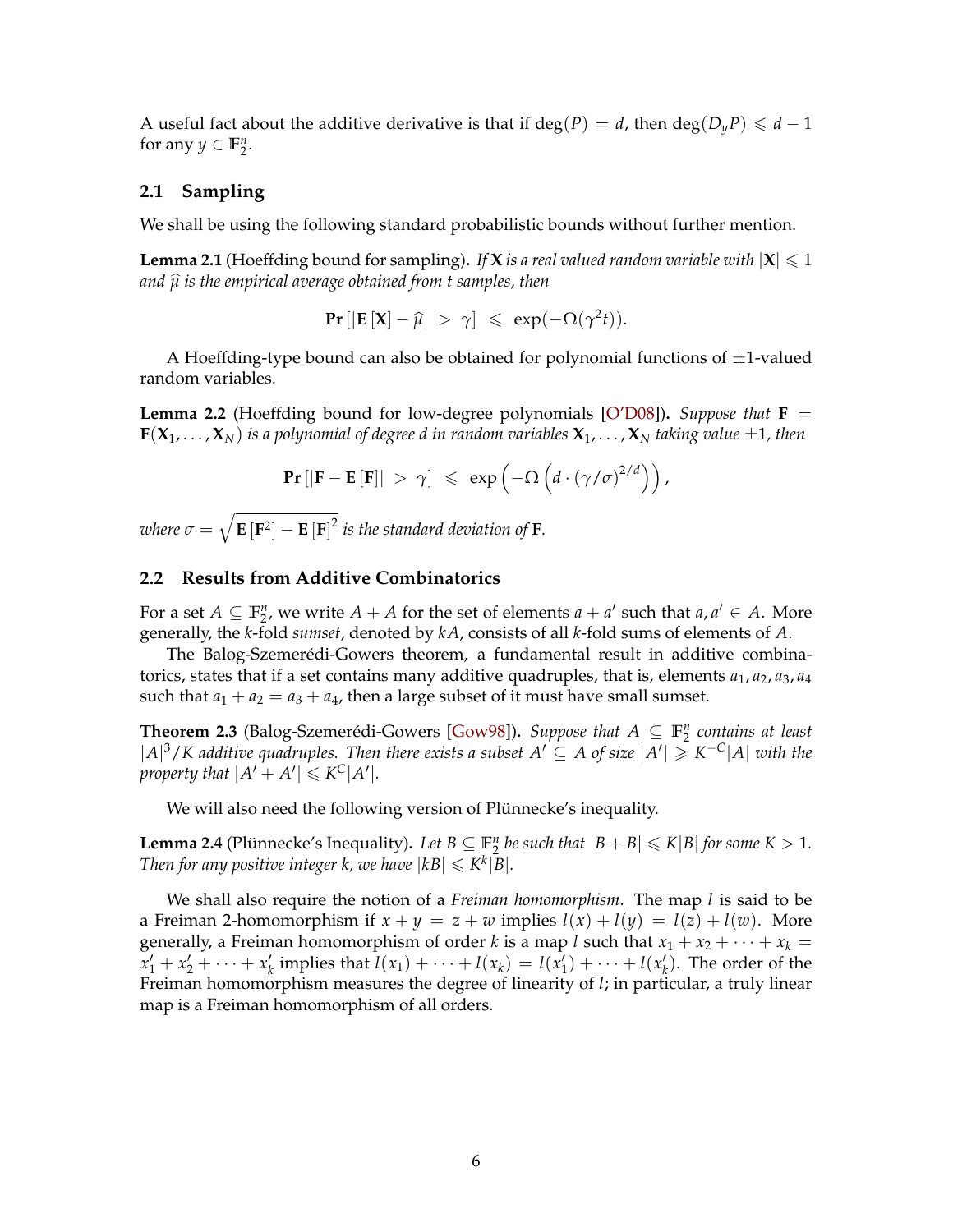#### <span id="page-7-1"></span>**2.3 Gowers Uniformity Norms and Inverse Theorems.**

Here we recall the definition of Gowers uniformity norms introduced by Gowers in [\[Gow98\]](#page-25-14).

**Definition 2.5.** Let G be any finite abelian group. For any positive integer  $k \geq 2$  and any function  $f:G\to\mathbb{C}$ , define the  $U^k\text{-norm}$  by the formula

$$
||f||_{U^k}^{2^k} = \mathop{\mathbf{E}}_{x,h_1,\dots,h_k \in G} \prod_{\omega \in \{0,1\}^k} C^{|\omega|} f(x + \omega \cdot h),
$$

 $\omega$  *k*  $\omega$   $\cdot$  *h* is shorthand for  $\sum_i \omega_i h_i$ , and  $C^{|\omega|} f = f$  if  $\sum_i \omega_i$  is even and  $\overline{f}$  otherwise.

In the special case  $k = 2$ , a computation shows that

$$
||f||_{U^2} = ||f||_{l^4},
$$
\n(1)

and hence any argument using the  $U^2$  norm is essentially equivalent to using ordinary Fourier analysis. In the case  $k = 3$ , the  $U^3$  norm counts the number of additive octuples "contained in"  $f$ , that is, we average over the product of  $f$  at all eight vertices of a 3dimensional parallelepiped in *G*.

These uniformity norms satisfy a number of important properties: they are clearly nested

$$
||f||_{U^2} \le ||f||_{U^3} \le ||f||_{U^4} \le ...
$$

and can be defined inductively

<span id="page-7-0"></span>
$$
||f||_{U^{k+1}} = \left(\mathbf{E}||f_x||_{U^k}^{2^k}\right)^{1/2^{k+1}},\tag{2}
$$

where  $k \ge 2$  and the function  $f_x$  stands for the assignment  $f_x(y) = f(y) \overline{f(x + y)}$ . Thinking of the function *f* as a complex exponential (a phase function), we can interpret the function *f<sup>x</sup>* as a kind of *discrete derivative* of *f* .

It follows straight from a simple but admittedly ingenious sequence of applications of the Cauchy-Schwarz inequality that if the balanced function  $1_A - \alpha$  of a set  $A \subseteq G$  of density  $\alpha$  has small  $U^k$  norm, then A contains the expected number of arithmetic progressions of length  $k + 1$ , namely  $\alpha^{k+1} |G|^2$ . This fact makes the uniformity norms interesting for number-theoretic applications.

In computer science they have been used in the context of probabilistically checkable proofs (PCP) [\[ST06\]](#page-26-12), communication complexity [\[VW07\]](#page-27-2), as well as in the analysis of pseudo-random generators that fool low-degree polynomials [\[BV10\]](#page-24-6).

In many applications, being small in the  $U^k$  norm is a desirable property for a function to have. What can we say if this is not the case? It is not too difficult to verify that  $||f||_{U^k} = 1$ if and only if *f* is a polynomial phase function of degree  $k - 1$ , i.e. a function of the form  $\omega^{p(x)}$  where *p* is a polynomial of degree *k* − 1 and  $\omega$  is an appropriate root of unity. But does every function with large *U<sup>k</sup>* norm look like a polynomial phase function of degree  $k - 1?$ 

It turns out that any function with large *U<sup>k</sup>* norm correlates with a polynomial phase function of degree  $k - 1$ . This is known as the inverse theorem for the  $U^k$  norm, proved by Green and Tao [\[GT08\]](#page-25-11) for *k* = 3 and *p* > 2, Samorodnitsky [\[Sam07\]](#page-26-9) for *k* = 3 and *p* = 2, and Bergelson, Tao and Ziegler [\[BTZ10,](#page-24-7) [TZ10\]](#page-26-13) for *k* > 3 (where in the latter case the above definition of a "polynomial phase function" needs to be slightly modified). We shall restrict our attention to the case  $k = 3$  in this paper, which we can state as follows.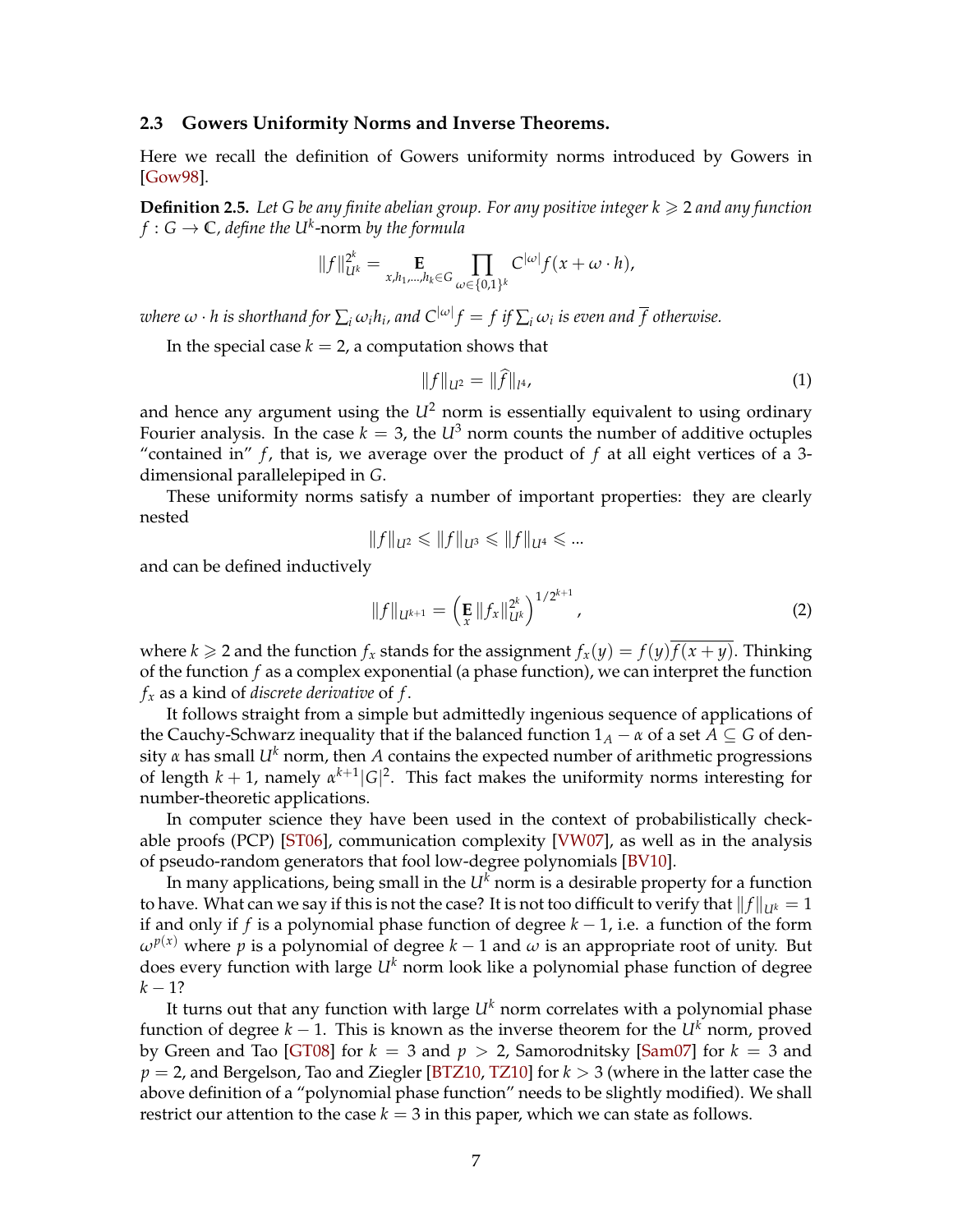<span id="page-8-2"></span> $\bf{Theorem~2.6}$  (Global Inverse Theorem for  $U^3$  [\[GT08\]](#page-25-11), [\[Sam07\]](#page-26-9)). Let  $f:\mathbb{F}_p^n\to\mathbb{C}$  be a function *such that*  $||f||_{\infty} \le 1$  *and*  $||f||_{U^3} \ge \varepsilon$ . Then there exists a quadratic form q and a vector b such that

$$
|\mathbf{E}_x f(x) \omega^{q(x)+b \cdot x}| \geqslant \exp(-O(\varepsilon^{-C})).
$$

## **3 Proof of The Main Theorem**

**[Theorem 1.1](#page-2-0) (restated).** There is an efficient algorithm, such that given query access to a function  $F: \mathbb{F}_2^n \to \mathbb{F}_2$  with the guarantee that

$$
\delta(F, \mathsf{RM}(n,3)) \leq \frac{1}{2} - \sqrt{\frac{1}{8}} - \varepsilon = J(1/4) - \varepsilon = J(2 \cdot \delta_3) - \varepsilon,
$$

runs in time poly $(n, \exp((\log(1/\varepsilon)^{O(1)}), \log(1/\eta)))$ , and returns with probability at least  $1-\eta$ , a cubic polynomial  $\tilde{P}$  such that  $\delta(F,\tilde{P})\leqslant 1/2-\varepsilon'$  for  $\varepsilon'=\exp\left(-(\log(1/\varepsilon))^{O(1)}\right)$ .

### **3.1 Random Derivatives**

The first step of the proof relies on the observation that if *F* is sufficiently close to a cubic polynomial *P*, then the distance of *DyF* from *DyP* averaged over *y* is small. We prove this more generally for any degree *d* in the next lemma.

<span id="page-8-1"></span>**Lemma 3.1.** *For*  $\varepsilon > 0$ , *there* is  $\varepsilon'(\varepsilon, d) \geq \varepsilon^2$  such that the following holds. Let F, P :  $\mathbb{F}_2^n \to \mathbb{F}_2$  be  $\mathcal{L}$  *such that*  $\delta(F, P) \leq \frac{1}{2}(1 - \sqrt{1 - 2\delta_{d-1}}) - \varepsilon$ , then

$$
\mathop{\mathbf{E}}_{y \in \mathbb{F}_2^n} \left[ \delta(D_y F, D_y P) \right] \leq \delta_{d-1} - \varepsilon'.
$$

Note that the bound on  $\delta(F, P)$  is the well-known Johnson bound applied to  $2\delta_d$  which is strictly larger than  $\delta_d$ , and equals  $\frac{1}{2}-\sqrt{\frac{1}{8}}-\epsilon$  when  $d~=~3$  as in the statement of [Theorem 1.1.](#page-2-0) The above lemma is a special case of the following claim by choosing  $1 - \alpha = \frac{1}{2} \cdot (1 - \sqrt{1 - 2\delta_{d-1}}) - ε.$ 

<span id="page-8-0"></span>**Claim 3.2.** Let  $F, P : \mathbb{F}_2^n \to \mathbb{F}_2$  be such that  $\delta(F, P) \leq 1 - \alpha$ , where we assume  $\alpha > 1/2$ . Then *we have*

$$
\mathop{\mathbf{E}}_{y \in \mathbb{F}_2^n} \left[ \delta(D_y f, D_y P) \right] \leq 2\alpha (1 - \alpha).
$$

*Proof.* Let  $A := \{x : f(x) = P(x)\}\$ , hence  $|A| \geq a2^n$ . We are interested in

$$
1 - \underset{y \in \mathbb{F}_2^n}{\mathbf{E}} \left[ \underset{x}{\mathbf{Pr}} \left( F(x+y) + F(x) = P(x+y) + P(x) \right) \right]
$$
  
= 
$$
1 - \underset{y}{\mathbf{E}} \frac{1}{2^n} \left( |A \cap (A+y)| + |\overline{A} \cap (\overline{A}+y)| \right)
$$
  
\$\leq 1 - \alpha^2 - (1 - \alpha)^2\$.

 $\Box$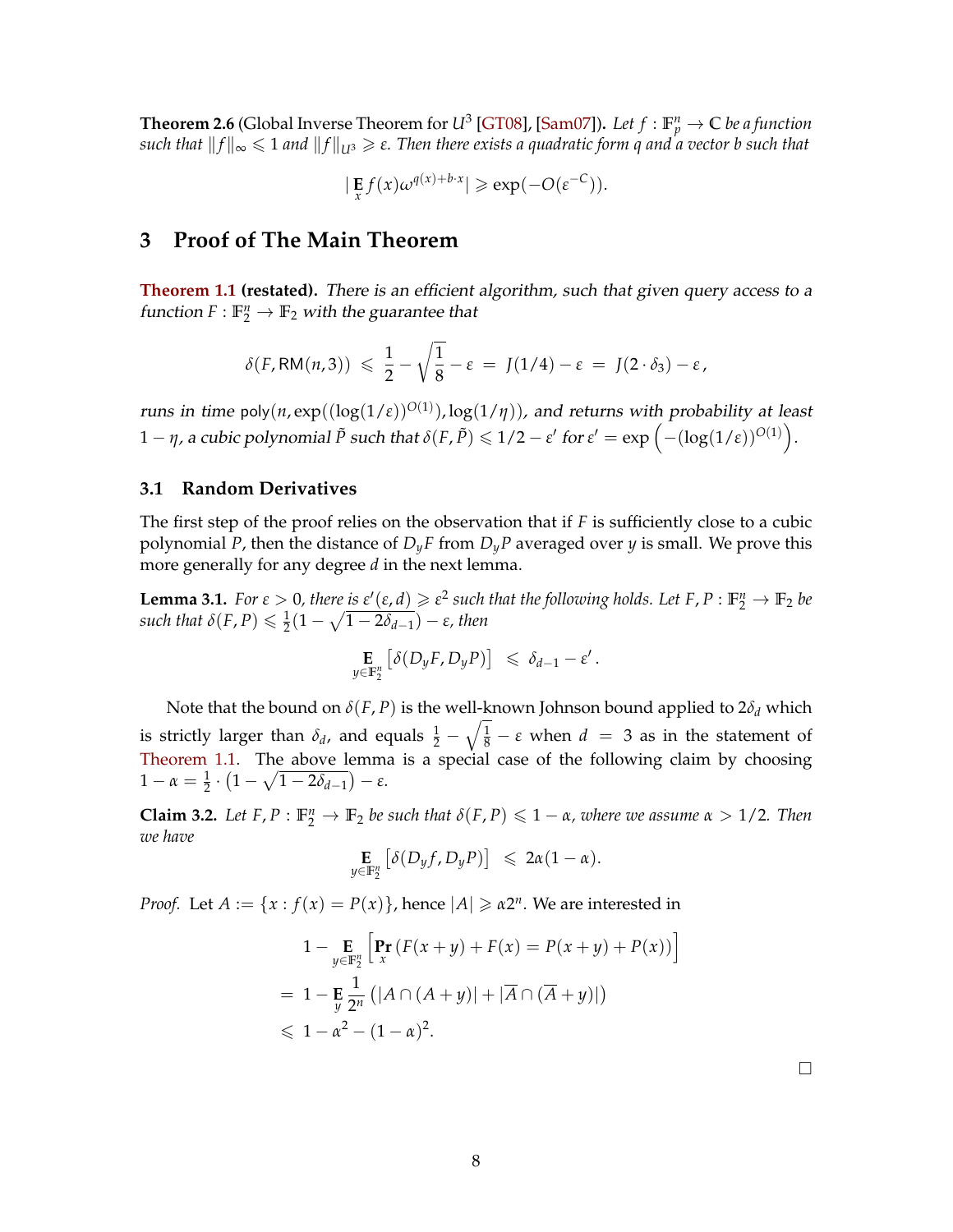<span id="page-9-2"></span>Suppose that  $\delta(F,P)<\frac{1}{2}-\sqrt{\frac{1}{8}}-\varepsilon$  for some  $\varepsilon>0.$  Pick  $\varepsilon'(\varepsilon,3)$  such that by [Claim 3.2](#page-8-0)  $\mathbf{E}_{y \in \mathbb{F}_2^n} \delta(D_y F, D_y P) \leq \frac{1}{4} - \varepsilon'$ . Now define

$$
B := \left\{ y \in \mathbb{F}_2^n \mid \delta(D_y f, D_y P) \leq \frac{1}{4} - \frac{\varepsilon'}{2} \right\}.
$$

We call directions  $y \in B$  as good directions for *F*. We will need the fact that the set *B* is large and contains many 4-tuples  $y_1$ ,  $y_2$ ,  $y_3$ ,  $y_4$  such that  $y_1 + y_2 = y_3 + y_4$  (has high additive energy).

<span id="page-9-1"></span>**Claim 3.3.** Let B be as defined above. Then,  $|B| \ge 3\varepsilon' \cdot 2^n$ , and

$$
\Pr_{y_1+y_2=y_3+y_4}\left[\bigwedge_{i=1}^4 (y_i \in B)\right] \geqslant (3\varepsilon')^4.
$$

*Proof.* By Markov's inequality we have that

$$
1 - \frac{|B|}{2^n} = \Pr_{y \in \mathbb{F}_2^n} \left[ \delta(D_y f, D_y P) > \frac{1}{4} - \frac{\varepsilon'}{2} \right] \leq \frac{\frac{1}{4} - \varepsilon'}{\frac{1}{4} - \frac{\varepsilon'}{2}} = 1 - \frac{\varepsilon'/2}{\frac{1}{4} - \frac{\varepsilon'}{2}} \leq 1 - 3\varepsilon'.
$$

Thus, we have that  $\mathbf{E}_{y \in \mathbb{F}_2^n}\left[\mathbb{1}_B(y)\right] \geqslant 3\varepsilon'.$  To bound the additive energy, note that

$$
\mathop{\mathbf{E}}_{y_1+y_2=y_3+y_4}\left[\prod_{i=1}^4 1\!\!1_B(y_i)\right] = \sum_{\beta \in \mathbb{F}_2^n} \left(\widehat{1_B}(\beta)\right)^4 \geqslant \left(\widehat{1_B}(0)\right)^4 \geqslant \left(3\varepsilon'\right)^4.
$$

#### **3.2 The Quadratic Part of the Derivative**

The set *B* as defined above has the nice property that for  $y \in B$  we have  $\delta(D_y F, D_y P)$  <  $\delta_{d-1} - \frac{\varepsilon^{\prime}}{2}$  $\frac{\varepsilon'}{2}$ ; this means that *D<sub>y</sub>P* will be in the list of *D<sub>y</sub>F* at radius  $\delta_{d-1} - \frac{\varepsilon'}{2}$  $\frac{\varepsilon}{2}$ , and the listsize will be a constant determined by *ε*. We will use the local list-decoding algorithm of Gopalan, et. al. [\[GKZ08\]](#page-25-3) in order to guess *DyP*.

<span id="page-9-0"></span>**Theorem 3.4** ([\[GKZ08\]](#page-25-3))**.** *There is an algorithm that given d* > 0*, and ε*, *η* > 0 *and query access to*  $a$  function  $F: \mathbb{F}_2^n \to \mathbb{F}_2$ , runs in time  $\mathsf{poly}(1/\varepsilon, \log(1/\eta), n)$  and with probability  $1-\eta$ , returns *a list of size*  $\mathsf{poly}(1/\varepsilon)$  *containing all degree d polynomials P such that*  $\delta(F, P) \leqslant \delta_d - \varepsilon$ *.* 

Using the above algorithm, we can provide query access to a random map  $\varphi : \mathbb{F}_2^n \to$  $\mathbb{F}_2^{n^2}$  $n^2$ , defined as follows for a given vector  $h \in \mathbb{F}_2^n$  as input:

- 1. Efficiently list-decode  $D_h F$  up to distance  $\frac{1}{4} \frac{\varepsilon^2}{2}$  $\frac{\varepsilon'}{2}$  and let  $\mathcal{L}_h$  denote the set of all quadratic polynomials on the list.
- 2. If  $\mathcal{L}_h = \emptyset$  then let  $\varphi(h) := \overline{0}$ . Note that all such directions must belong to  $\mathbb{F}_2^n \backslash B$ , assuming the  $\mathcal{L}_h$  is the correct list.
- 3. If  $\mathcal{L}_h \neq \emptyset$ , we pick a quadratic  $Q_y \in_R \mathcal{L}_h$ , uniformly at random and let  $\varphi(y)$  be the upper-triangular matrix defined by  $\varphi(y)_{ij}$  being the coefficient of  $x_i x_j$  in  $Q_y(x)$ , when  $i < j$ . In other words,  $\varphi(y)$  represents the quadratic part of  $Q_y$ .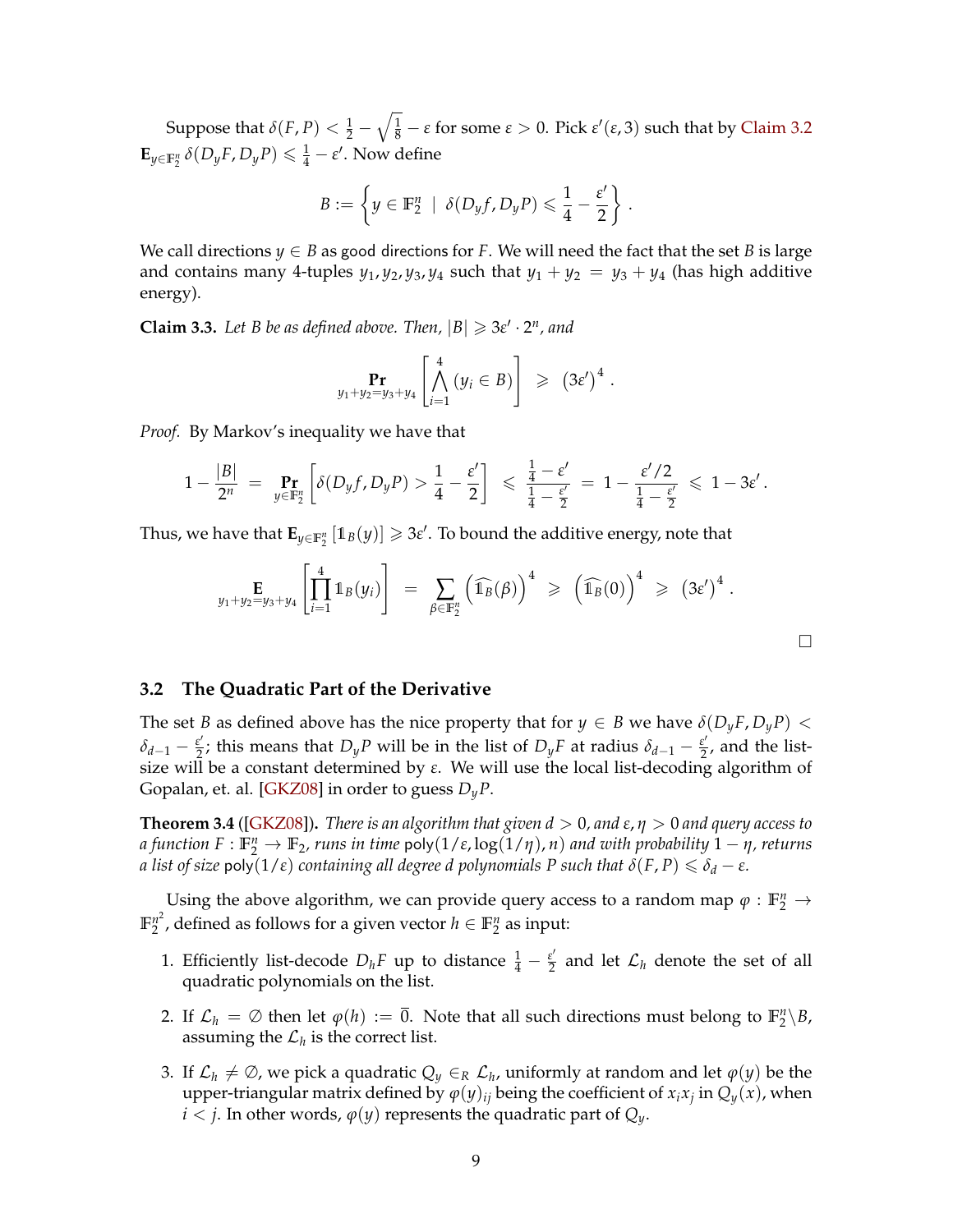From here on, we will condition on the list-decoder succeeding for every single time we run the decoder. We are able to do so via a union bound, as the running time of the algorithm in [Theorem 3.4](#page-9-0) has polylogarithmic dependence on the error probability. Denote by  $\psi(h)$  the upper-triangular matrix representing the quadratic part of  $D_h P(x)$ . We say  $h \in \mathbb{F}_2^n$  is *lucky* if  $h \in B$  and  $\varphi(h) = \psi(h)$ . Note that for every  $h \in B$ ,  $D_h P \in \mathcal{L}_h$  and since  $|\mathcal{L}_h| \leqslant \mathsf{poly}(1/\varepsilon),$ 

$$
\forall h \in B \qquad \Pr_{\varphi} \left[ h \text{ is lucky} \right] \ = \ \Pr_{\varphi} \left[ \varphi(h) = \psi(h) \right] \ \geqslant \ \text{poly}(\varepsilon) \, .
$$

Given a map  $\varphi$ , define  $G_{\varphi} := \{(x, \varphi(x)) : x \in \mathbb{F}_2^n\}$ , thus  $|G_{\varphi}| \leq 2^n$ . Note that the map  $\psi: \mathbb{F}_2^n \to \mathbb{F}_2^{n^2}$  $n^2$  is a homomorphism since the quadratic part of  $D_h P$  is a linear function of *h*. Thus, *ϕ* is an approximate homomorphism on *h* that are lucky. This is captured by the following claim.

<span id="page-10-0"></span>**Claim 3.5.** *Let ϕ be the random map as defined above. Then*

$$
\mathop{\mathbf{E}}_{\varphi, h_1 + h_2 = h_3 + h_4} \left[ \mathbb{1}_{(h_1, \varphi(h_1)) + (h_2, \varphi(h_2)) = (h_3, \varphi(h_3)) + (h_4, \varphi(h_4))} \cdot \mathbb{1}_{h_1, \dots, h_4 \text{ are lucky}} \right] \geq \text{poly}(\varepsilon) .
$$

*Proof.* By [Claim 3.3](#page-9-1) and [Lemma 3.1,](#page-8-1) we have that  $h_1, \ldots, h_4 \in B$  with probability at least  $\varepsilon^{O(1)}$ . Also, each  $h_i$  is lucky (independently) with probability  $\varepsilon^{O(1)}$  over the randomness in the choice of  $\varphi$ . Since the map  $\psi$  is a homomorphism, in this case, we have that

$$
\varphi(h_1) + \varphi(h_2) = \psi(h_1) + \psi(h_2) = \psi(h_3) + \psi(h_4) = \varphi(h_3) + \varphi(h_4),
$$

which proves the claim.  $\Box$ 

Applying Markov inequality to the conclusion of [Claim 3.5,](#page-10-0) we obtain the following.

<span id="page-10-1"></span>**Theorem 3.6.** *Given query access to a function*  $F : \mathbb{F}_2^n \to \mathbb{F}_2$  *that is*  $J(2\delta_3) - \varepsilon$  *close to a cubic polynomial P. There is a distribution*  $\cal D$  *on functions*  $\varphi:\mathbb{F}_2^n\to\mathbb{F}_2^{n^2}$  *which satisfies the following.* 

- *For every h, ϕ*(*h*) *is selected independently at random, and this query can be computed in* poly(*n*,*ε*) *time.*
- *Defining B as above, for every*  $h \in B$ *,*  $\Pr_{\varphi \sim \mathcal{D}}(\varphi(h) = \psi(h)) \geq \text{poly}(\varepsilon)$ *<i>.*
- *There is a constant*  $c = \varepsilon^{O(1)}$  *such that*

$$
\Pr_{\varphi} \left[ \Pr_{h_1 + h_2 = h_3 + h_4} \left[ \begin{array}{c} h_1, ..., h_4 \text{ are lucky, and} \\ (h_1, \varphi(h_1)) + (h_2, \varphi(h_2)) = (h_3, \varphi(h_3)) + (h_4, \varphi(h_4)) \end{array} \right] \geqslant c \right] \geqslant c.
$$

#### **3.3 Finding a Homorphism**

<span id="page-10-2"></span>**Theorem 3.7** (Hidden Homomorphism Decoding)**.** *There is an algorithm that given query access to a random map*  $\varphi : \mathbb{F}_2^n \to \mathbb{F}_2^{n^2}$ 2 *given by [Theorem 3.6,](#page-10-1) runs in time Oε*(*n O*(1) ) *and with probability* quasipoly(*ε*) *(over the randomness of the algorithm and ϕ) outputs an affine map τ* :  $\mathbb{F}_2^n \to \mathbb{F}_2^{n^2}$ 2 *such that*

$$
\Pr_{h} [\tau(h) = \varphi(h) = \psi(h) \text{ and } h \in B] \geq \text{quasipoly}(\varepsilon).
$$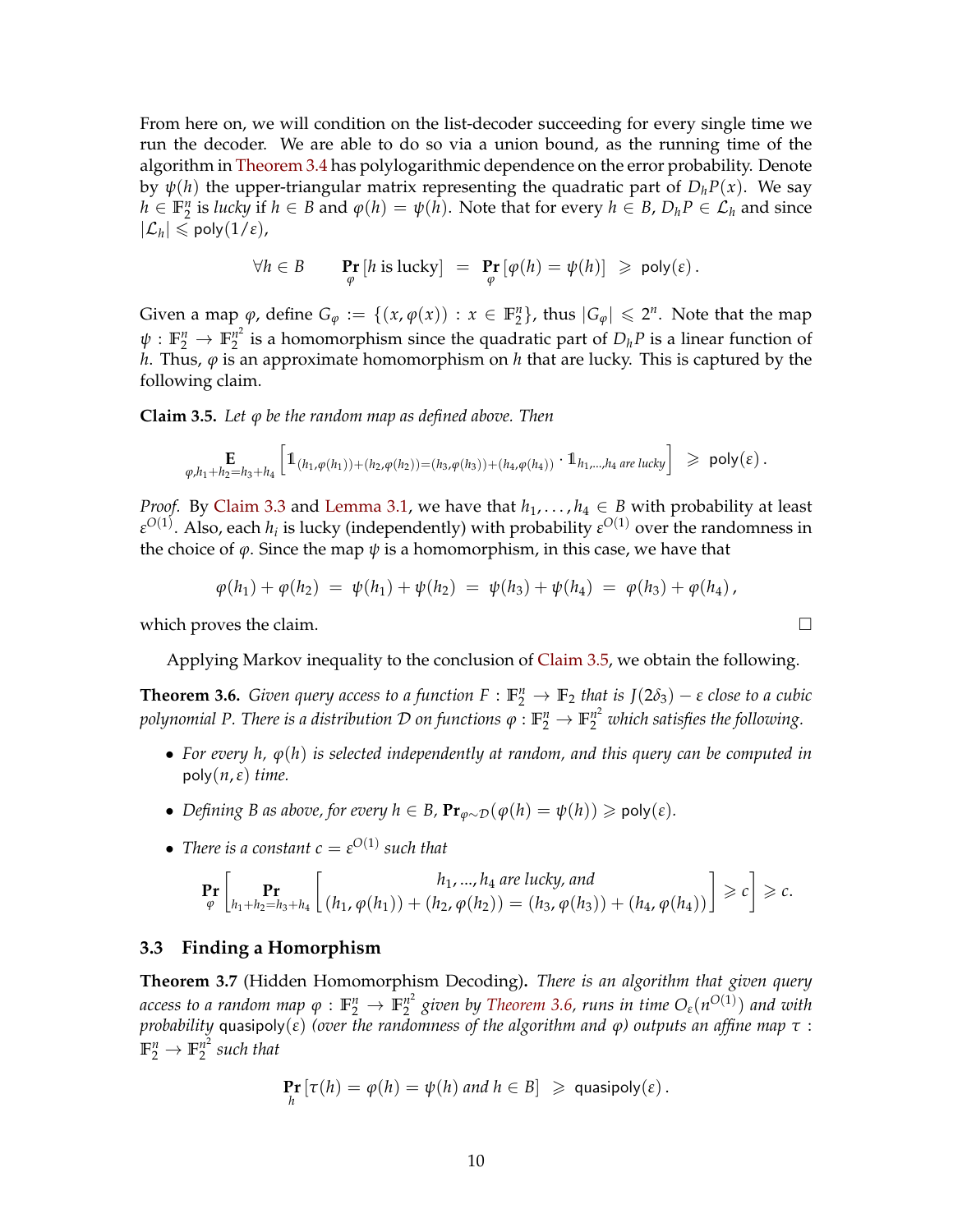### **3.4 Finding a Correlating Cubic**

By [Theorem 3.7](#page-10-2) we have found an affine map  $\tau : \mathbb{F}_2^n \to \mathbb{F}_2^{n^2}$  $n<sub>2</sub><sup>n<sub>2</sub></sup>$  such that

<span id="page-11-0"></span>
$$
\Pr_{h} [\tau(h) = \varphi(h) = \psi(h) \text{ and } h \in B] \geqslant \text{quasipoly}(\varepsilon).
$$
 (3)

Let  $Q(x, x) := x^t \tau(0)x$ , and denote by  $\tau' := \tau - \tau(0)$ . Since,  $\tau'$  is a linear map, it naturally corresponds to an  $n \times n \times n$  tensor which we henceforth denote by *T*. Define

$$
S := \{ h \in \mathbb{F}_2^n \mid \tau(h) = \psi(h) \} = \{ h \mid \tau'(h) + \psi(h) = \tau(0) \}.
$$

Noting that  $S \supseteq {h | \tau(h) = \varphi(h) = \psi(h) \text{ and } h \in B}$ , [Eq. \(3\)](#page-11-0) implies that  $|S| \ge$ quasipoly( $\varepsilon$ )  $\cdot$  2<sup>*n*</sup>. Moreover, since both  $\tau'$  and  $\psi$  are linear maps, *S* is an affine subspace of  $\mathbb{F}_2^n$ .

We take the input to  $\tau'$  to be the first mode of the tensor i.e.,  $\tau'$  is the quadratic polynomial given by  $T(h, x, x)$ . We observe that  $T$  must obey the following "symmetries".

<span id="page-11-1"></span>**Claim 3.8.** For every  $a \in \mathbb{F}_2^n$  and  $y \in S$ , there exists an affine form  $\ell_{y,a}$  such that for every  $x \in S + a$ 

$$
T(x, y, x) + T(x, x, y) + T(y, x, x) = T(y, x, x) + \ell_{y,a}(x).
$$

*Proof.* By the definition of *S*, for every  $h \in S$  there exists an affine map  $\ell'_h(x)$  such that

$$
x^{t}\psi(h)x = D_{h}P(x) = T(h, x, x) + Q(x, x) + \ell'_{h}(x).
$$

Thus deriving along *x* at directions  $y_1$  and  $y_2$  we get that for every  $h \in S$  there exists an affine  $\ell'_h(x)$  such that

$$
(\forall y_1, y_2 \in \mathbb{F}_2^n) D_{y_1}D_{y_2}\ell'_h(x) + D_{y_1}D_{y_2}T(h, x, x) + D_{y_1}D_{y_2}Q(x, x) = D_{y_1}D_{y_2}D_hP(x).
$$

which since  $D_{y_1}D_{y_2}\ell'_h(x) \equiv 0$  simplifies to

$$
T(h, y_1, y_2) + T(h, y_2, y_1) + Q(y_1, y_2) + Q(y_2, y_1) = D_{y_1} D_{y_2} D_h P(x)
$$
\n(4)

By commutativity of the derivative operator, we get that, for every  $h$ ,  $y_1$ ,  $y_2 \in S$ 

$$
T(h, y_1, y_2) + T(h, y_2, y_1) + Q(y_1, y_2) + q(y_2, y_1) = T(y_2, h, y_1) + T(y_2, y_1, h) + Q(h, y_1) + Q(y_1, h).
$$

Thus letting *h* = *y* and *y*<sub>1</sub> = *y*<sub>2</sub> = *x* − *a*  $\in$  *S*, we have

$$
T(x-a,y,x-a) + T(x-a,x-a,y) + Q(x-a,y) + Q(y,x-a) = 0.
$$

Observing that  $\deg_x(Q(x-a,y)+Q(y,x-a)) \leq 1$ ,  $deg_x(T(x,y,x)-T(x-a,y,x-a)) \leq 1$ and  $deg_x(T(x, x, y) - T(y, x - a, x - a)) \leq 1$  concludes the claim.

Note that if  $T'$  denotes the tensor corresponding to the map  $\psi$  (where  $\psi(y)$  corresponds to the quadratic part of  $D_y P$  for the *true* polynomial  $P$ ) then  $T'$  satisfies the above symmetry for all  $x, y \in \mathbb{F}_2^n$ .

<span id="page-11-2"></span>We decode a cubic polynomial P<sup>'</sup> from the "symmetrised" version of *T*. Define a polynomial  $M(h, x) := T(h, x, x) + T(h, x, h) + T(x, x, h)$ , where *M* is linear in *h* and quadratic in *x*.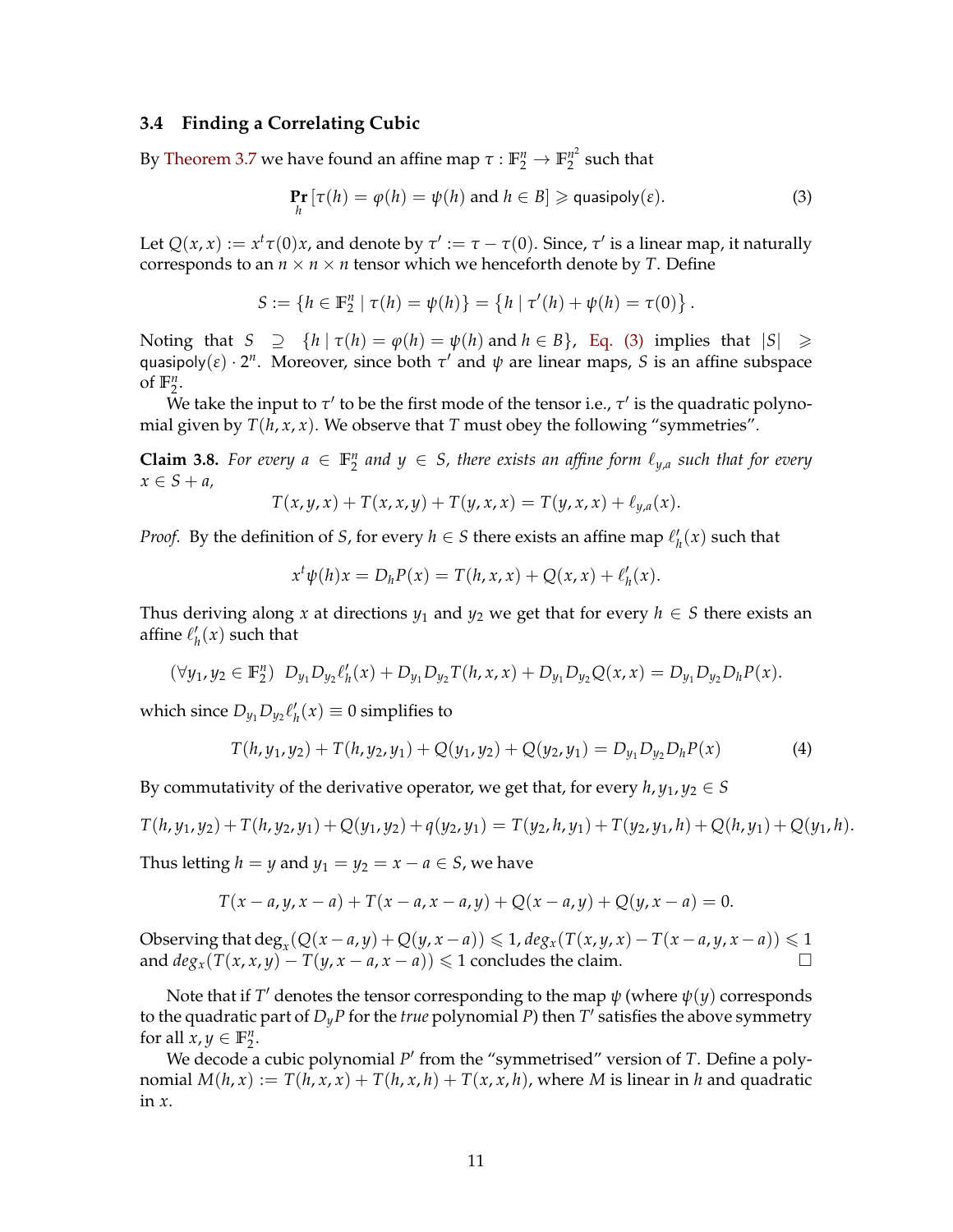<span id="page-12-0"></span>**Claim 3.9.** *There exists a cubic polynomial*  $P' : \mathbb{F}_2^n \to \mathbb{F}_2$  *efficiently computable from M, such that*

$$
\deg_x(D_h P'(x) - M(h, x))) \leq 1.
$$

*Namely, there exists an affine*  $\ell''_h(x)$  such that  $D_h P'(x) = M(h, x) + \ell''_h(x)$ .

*Proof.* Suppose that

$$
M(h, x) = \sum_{i,j,k \in [n]} M_{i,j,k} h_i x_j x_k.
$$

It follows from the definition of  $M$  that for every  $i, j, k \in [n]$ , the coefficients of  $h_i x_j x_k$ ,  $x_i h_j x_k$ and  $x_k h_i x_j$  are the same; we denote this value by  $A_{i,j,k}$ . It is easy to check that  $P'(x) :=$  $\sum_{i < j < k} A_{i,j,k} x_i x_j x_k$  satisfies the claim.

Suppose that  $h \in S$  is such that  $\delta(D_h f, D_h P) \leqslant \frac{1}{4} - \varepsilon'$ . By a simple averaging argument, there exists  $a \in \mathbb{F}_2^n$  such that

$$
\delta(D_h f|_{S+a}, D_h P|_{S+a}) \leq \frac{1}{4} - \varepsilon'.
$$
\n(5)

Note that by [Claim 3.8,](#page-11-1)  $deg_x(M(h,x) - T(h,x,x)) \leq 1$  for all  $h \in S$  and  $x \in S + a$ . Thus by [Claim 3.9](#page-11-2) and [Eq. \(3\)](#page-11-0) we can find *P*<sup> $\prime$ </sup> such that for all  $h \in S$ , there exists an affine  $\ell_{h,a}$ such that

$$
(\forall x \in S + a) \ D_h P(x) - D_h P'(x) = \ell_{h,a}''(x). \tag{6}
$$

Thus, over the coset  $S + a$ ,  $D_h f - D_h P'$  has distance at most  $\frac{1}{4} - \varepsilon'$  from  $\ell''_h$ *h*,*a* . By a standard averaging argument, this implies that there exists an affine function  $\ell'_h$  such that

$$
Corr(D_hf-D_hP',\ell_h)\geqslant \frac{|S|}{2^n}\cdot\left(\frac{1}{4}+\varepsilon'\right)=\Omega(\text{quasipoly}(\varepsilon)).
$$

It follows that

$$
\|(-1)^{D_hf-D_hP'}\|_{\mathcal{U}^2}=\Omega(\text{quasipoly}(\epsilon)).
$$

Finally, observing from [Eq. \(3\)](#page-11-0) that the above inequality holds with probability  $\mathsf{quasipoly}(\varepsilon)$  over  $h \in \mathbb{F}_2^n$ , it follows from [Eq. \(2\)](#page-7-0) that

$$
\|(-1)^{f-P'}\|_{U^3} = \left(\mathbf{E} \|(-1)^{D_h f - D_h P'}\|_{U^2}^4\right)^{1/8} \geqslant \mathsf{quasipoly}(\varepsilon).
$$

Finally, we can use the quasipolynomial quadratic Goldreich-Levin theorem of [\[BSRZTW12\]](#page-24-8) below, with  $g := (-1)^{f-P'}$ , to find a quadratic polynomial *Q'* such that *f* has correlation at least quasipoly $(\textsf{quasipoly}(\varepsilon)) = \textsf{quasipoly}(\varepsilon)$  with  $P' + Q'.$ 

**Theorem 3.10.** *There exists a randomized algorithm that given ε*, *δ* > 0 *and oracle access to a function*  $f: \mathbb{F}_2^n \to \{-1,1\}$ , runs in time  $O_{\delta,\varepsilon}(n^{O(1)})$ , and either outputs a quadratic  $Q(x)$  or  $\perp$ . *The algorithm satisfies the following guarantee*

- $\bullet$  *If*  $\|(-1)^{F}\|_{U^{3}} \geq \varepsilon$ , then with probability at least  $1 \delta$  it finds a quadratic form q such that  $\langle f, (-1)^{\mathcal{Q}} \rangle \geqslant$  quasipoly $(\varepsilon)$ *.*
- The probability that the algorithm outputs a quadratic form Q with  $\langle f, (-1)^{\mathbb{Q}} \rangle \leq \frac{\eta}{2}$  $rac{y}{2}$  is at *most δ.*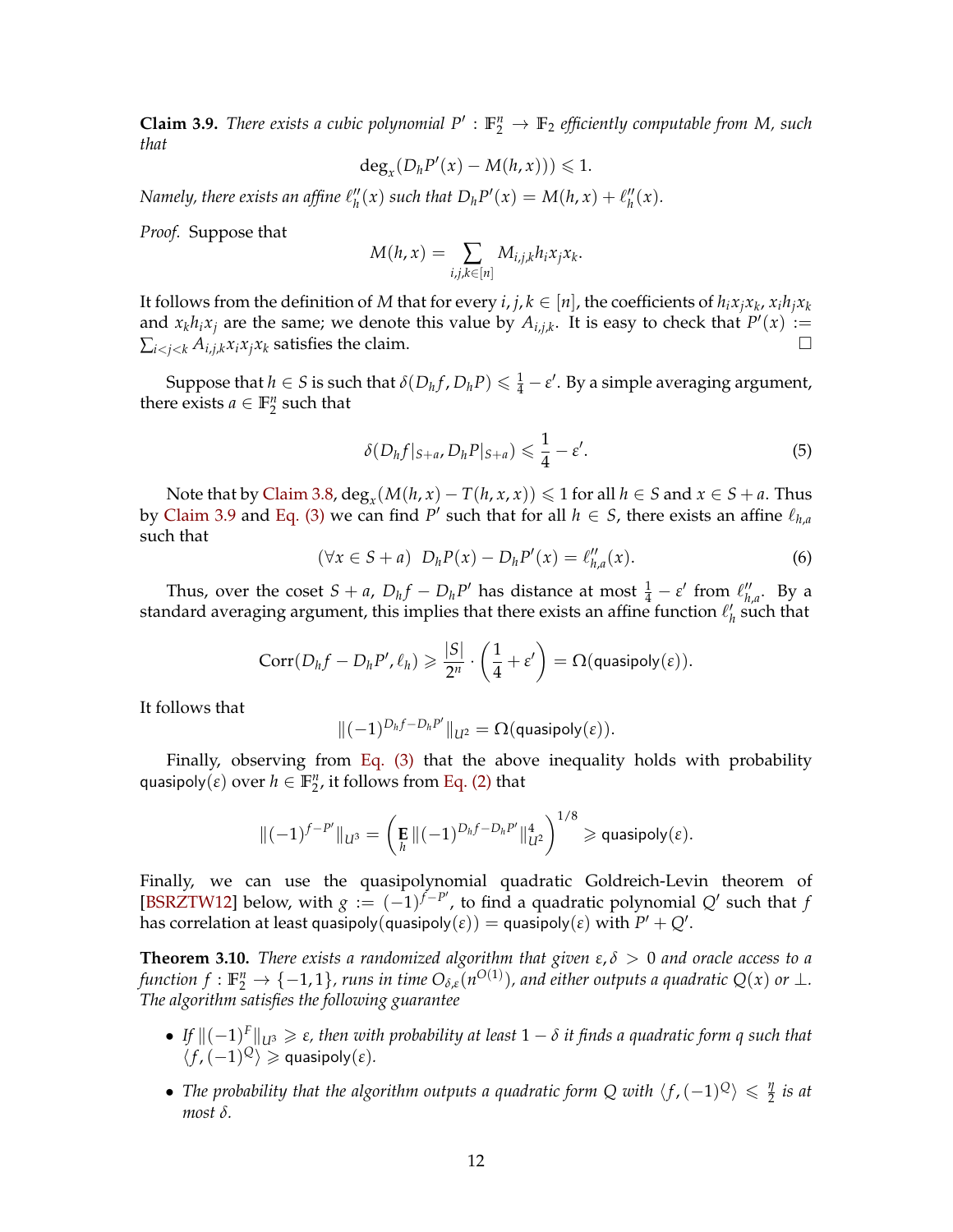#### **3.5 Putting Things Together**

Within the previous sections we have developed an algorithm that given query access to a  $f$ unction  $F:\mathbb{F}_2^n\to\mathbb{F}_2$  with the guarantee that  $\delta(F,RM(\mathbb{F}_2^n,3))\leqslant\frac{1}{2}-\sqrt{\frac{1}{8}}-\varepsilon$ , runs in time  $O_{\delta,\varepsilon}(n^{O(1)})$ , and returns with probability quasipoly $(\varepsilon)$  a cubic polynomial  $\tilde{P}:=P'+Q'$  such *that*  $Corr(f, \tilde{P}) \ge \text{quasipoly}(\varepsilon)$ *.* 

Applying the above algorithm  $O(\frac{\log(1/\eta)}{\text{quasipoly}})$  $\frac{\log(1/\eta)}{\text{quasipoly}(\varepsilon)}$ ), and each time using [Lemma 2.1](#page-6-0) to test whether  $Corr(f, \tilde{P}) \geq$  quasipoly( $\varepsilon$ ) given the desired algorithm in [Theorem 1.1.](#page-2-0)

# **4 Decoding an Approximate Homomorphism**

**[Theorem 3.7](#page-10-2) (restated).**There is an algorithm that given query access to a random map *ϕ* :  $\mathbb{F}_2^n \to \mathbb{F}_2^{n^2}$  $\frac{n^2}{2}$  given by [Theorem 3.6,](#page-10-1) runs in time  $O_{\varepsilon}(n^{O(1)})$  and with probability quasipoly(ε) (over the randomness of the algorithm and  $\varphi$ ) outputs an affine map  $\tau : \mathbb{F}_2^n \to \mathbb{F}_2^{n^2}$  $n^2$  such that

$$
\Pr_{h} [\tau(h) = \varphi(h) = \psi(h) \text{ and } h \in B] \geq \text{poly}(\varepsilon).
$$

In this section, we start with a (randomized) function  $\varphi : \mathbb{F}_2^n \to \mathbb{F}_2^m$ , which has significant agreement with an *unknown* homomorphism  $\psi : \mathbb{F}_2^n \to \mathbb{F}_2^m$ . In particular, we have that for a set *B* of size at least (say) *ε* · 2 *n* , we have that

<span id="page-13-0"></span>
$$
\forall x \in B \qquad \Pr_{\varphi} \left[ \varphi(x) = \psi(x) \right] \ge \varepsilon. \tag{7}
$$

This also implies that  $\varphi$  is an approximate homomorphism, satisfying

$$
\Pr_{\varphi} \Pr_{x_1 + x_2 = x_3 + x_4} [\varphi(x_1) + \varphi(x_2) = \varphi(x_3) + \varphi(x_4)] \geq \varepsilon^8.
$$
 (8)

We *ϕ* refine it to an *affine* map *τϕ*, which has a non-trivial agreement with *ϕ*, and also with the "hidden" homomorphism *ψ*. Note that we do not have any access to *ψ*, except through the guarantee in [Eq. \(7\).](#page-13-0) However, the output  $\tau$  is still required to have a significant agreement with *ψ*, at least with a small constant probability (depending on *ε*).

Also note that since  $\varphi$  is randomized,  $\tau_{\varphi}$  is actually a random variable which depends on the choice of *ϕ*. We will give an algorithmic procedure for computing *τ<sup>ϕ</sup>* for a given *ϕ*. We assume that  $\varphi(x)$  is chosen independently at random for each  $x \in \mathbb{F}_2^n$ . This allows us to fix a  $\varphi$  and give a procedure for computing  $\tau_{\varphi}$  by querying  $\varphi(x)$  at a small number of inputs. This can be easily combined with a random choice of  $\varphi$  since the value of  $\varphi(x)$  at each of the query points can be generated independently. For the rest of the section, we fix the randomness in the choice of  $\varphi$  and take it to be a fixed deterministic function satisfying

$$
\Pr_{x_1+x_2=x_3+x_4}\left[\varphi(x_1)+\varphi(x_2)=\varphi(x_3)+\varphi(x_4)\right] \geqslant \varepsilon^8 \quad \text{&} \quad \Pr_{x\in B}\left[\varphi(x)=\psi(x)\right] \geqslant \varepsilon.
$$

We will also consider the (unknown) set *H* defined as

$$
H := \{ x \in B \mid \varphi(x) = \psi(x) \} .
$$

By the previous assumptions, we have  $|H|\geqslant \varepsilon^2\cdot 2^n.$  The map  $\tau$  (for which we will suppress the dependence on  $\varphi$ ) will still be random as the points at which  $\varphi$  is queried will be chosen randomly.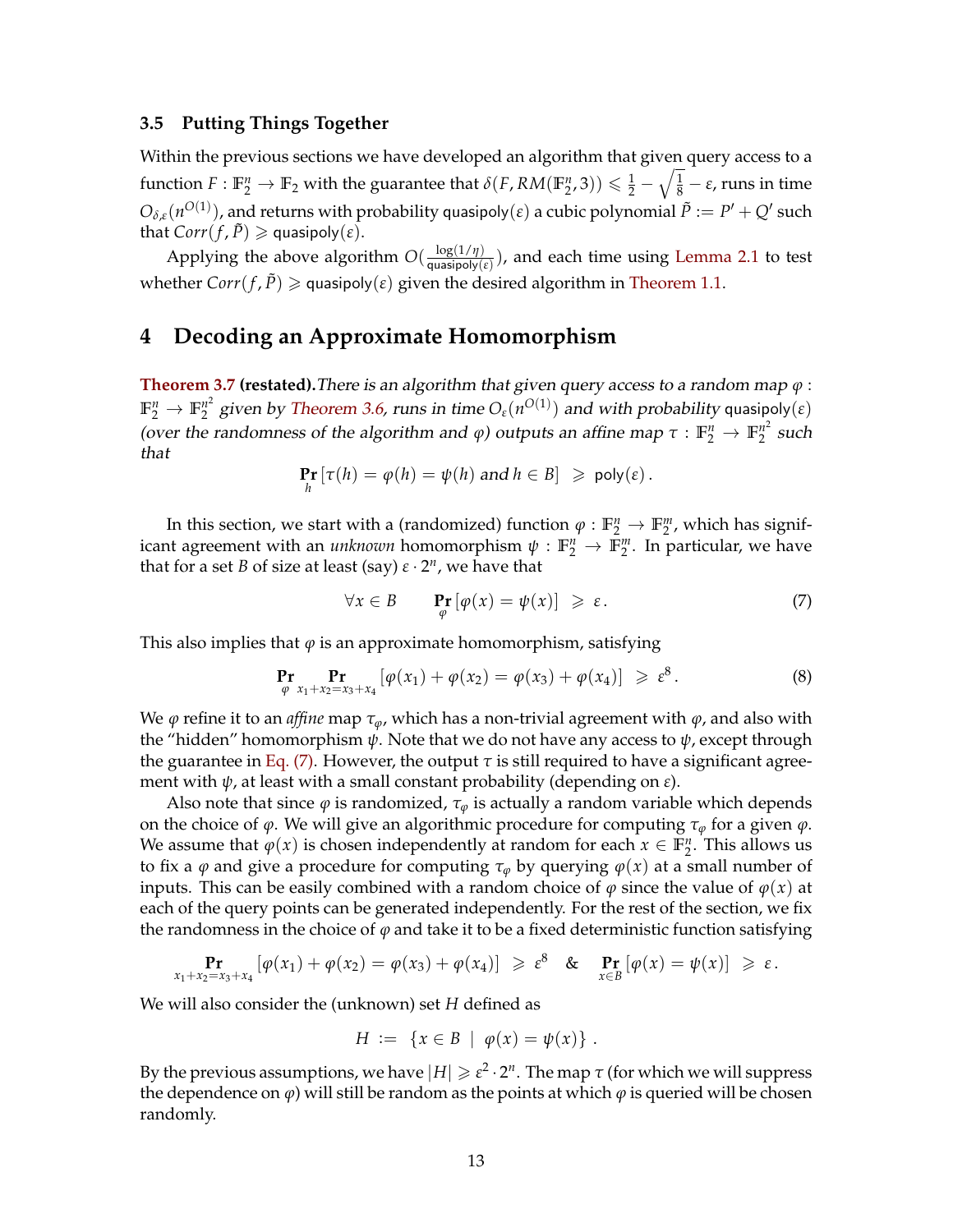<span id="page-14-1"></span>The procedure described in this section (for finding an affine map *τ* that has significant agreement with *ϕ*) is implicit in the works on quadratic Goldreich-Levin theorems [\[TW14,](#page-26-8) [BSRZTW14\]](#page-24-5), where it was described for a special *ϕ* based on the Fourier coefficients of a given function. Here, we describe the procedure for any approximate homomorphism  $\varphi$ . We also show that (a slight modification of) this procedure ensures a significant agreement with the hidden homomorphism  $\psi$ , with at least a small constant probability.

#### **4.1 Reduction to the Case of Approximate Linearity**

Given a map  $\varphi : \mathbb{F}_2^n \to \mathbb{F}_2^m$  as above, we modify it to obtain a map  $\varphi'$  which satisfies **Pr**<sub>*x*</sub>,*y*  $[\phi'(x) + \phi'(y) = \phi'(x + y)] \ge \varepsilon$ . For a given  $z \in \mathbb{F}_2^n$ , define

$$
\varphi_z(x) := \varphi(x+z) + \varphi(z).
$$

Note that if  $z \in H$ , then for all  $x \in H + z$ , we have

$$
\varphi_z(x) = \varphi(x+z) + \varphi(z) = \psi(x+z) + \psi(z) = \psi(x).
$$

The following claims show that one can take  $\varphi'$  to be  $\varphi_z$  for a random *z*. Also, it is sufficient to find an affine map which has significant agreement with  $\varphi'.$ 

<span id="page-14-0"></span>**Claim 4.1.** *Let*  $\varphi : \mathbb{F}_2^n \to \mathbb{F}_2^m$  *be as above. Then, we have* 

$$
\Pr_{z\in H}\left[\Pr_{x,y\in H+z}\left[\varphi_z(x)+\varphi_z(y)=\varphi_z(x+y)\right]\geqslant \varepsilon^2/2\right]\geqslant \varepsilon^2/2.
$$

*Proof.* We note that

$$
\varphi_z(x) + \varphi_z(y) = \varphi_z(x + y) \Leftrightarrow \varphi(x + z) + \varphi(y + z) = \varphi(x + y + z) + \varphi(z)
$$
  

$$
\Leftrightarrow \psi(x + y + z) = \varphi(x + y + z)
$$

using the facts that  $z, x + z, y + z \in H$  and  $\psi$  is linear. Moreover, we have

$$
\Pr_{z,x+z,y+z\in H}[x+y+z\in H] = \Pr_{x,y,z\in\mathbb{F}_2^n}[x+y+z\in H]
$$
  
\n
$$
= \frac{\mathbf{E}_{x,y,z\in\mathbb{F}_2^n}[1_H(x)1_H(y)1_H(z)1_H(x+y+z)]}{\mathbf{E}_{x,y,z\in\mathbb{F}_2^n}[1_H(x)1_H(y)1_H(z)]}
$$
  
\n
$$
\geq \frac{1}{\varepsilon^6} \cdot \sum_{\beta\in\mathbb{F}_2^n} (\widehat{\mathbb{1}_H}(\beta))^4 \geq \varepsilon^8/\varepsilon^6 = \varepsilon^2.
$$

since  $x + y + z \in H$  implies  $\varphi(x + y + z) = \psi(x + y + z)$ , this gives

$$
\mathop{\mathbf{E}}_{z \in H} \mathop{\mathbf{E}}_{x,y \in H+z} \left[ \mathbb{1}_{\varphi_z(x) + \varphi_z(y) = \varphi_z(x+y)} \right] \geq \varepsilon^2.
$$

An averaging argument then proves the claim.  $\Box$ 

Since a random  $z \in \mathbb{F}_2^n$  lies in *H* with probability  $\varepsilon^2$ , with probability  $\varepsilon^4/2$  a random  $z \in \mathbb{F}_2^n$  satisfies the conclusions of [Claim 4.1.](#page-14-0) We asume in the rest of the argument that we have selected such a *z*. For  $\varphi' := \varphi_z$ ,  $H_0 := H + z$ , we have  $\varphi'(x) = \psi(x)$  for all  $x \in H_0$ . Also, since  $|H_0| \geqslant \varepsilon^2 \cdot 2^n$ , by [Claim 4.1,](#page-14-0) we have

$$
\Pr_{x,y\in\mathbb{F}_2^n}\left[\varphi'(x)+\varphi'(y)=\varphi'(x+y)\right] \geq \varepsilon^6.
$$

The following claim shows that it suffices to find an affine map having significant agreement with  $\varphi_z$  for such a *z*.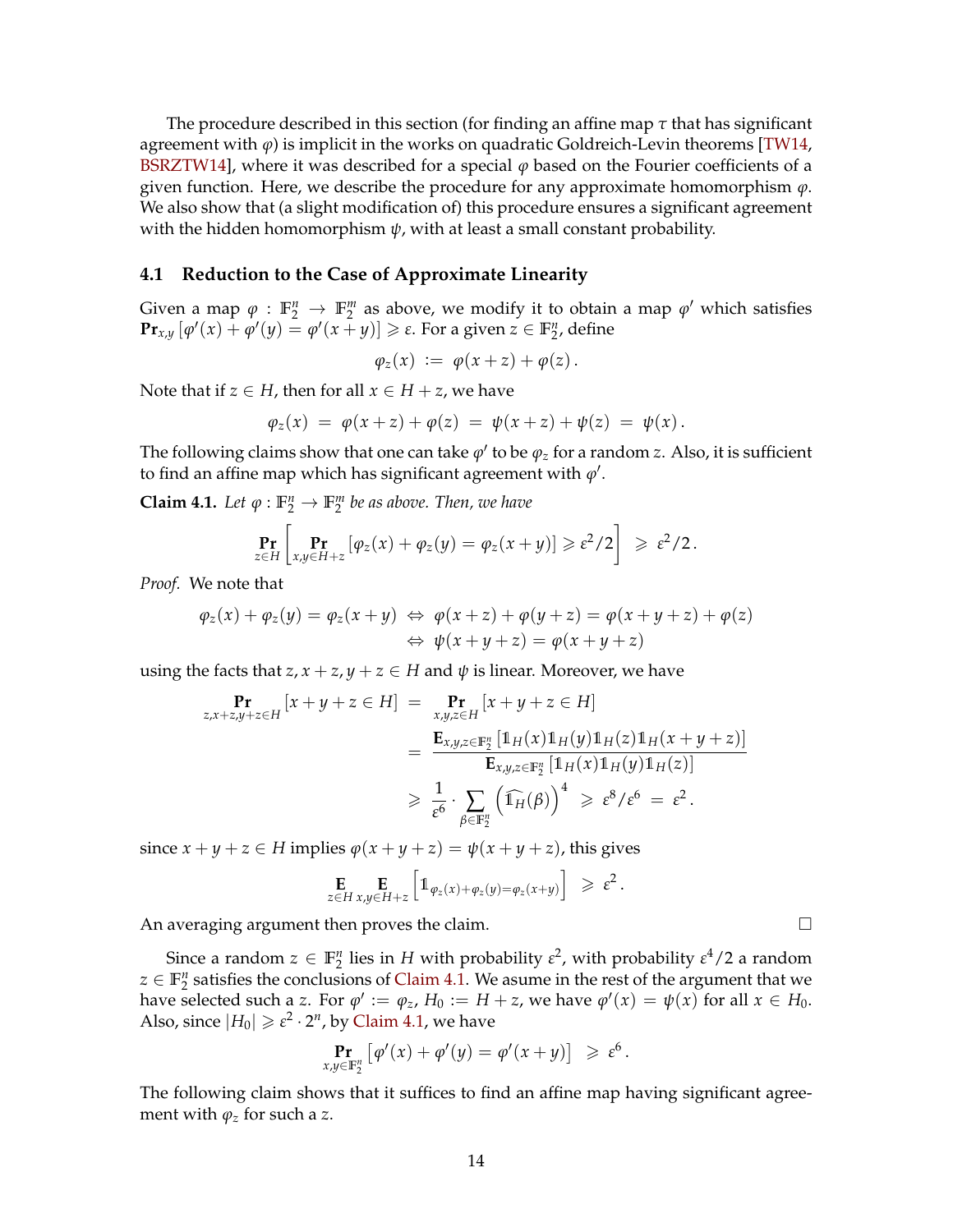<span id="page-15-2"></span>**Claim 4.2.** If  $\tau' : \mathbb{F}_2^n \to \mathbb{F}_2^m$  is an affine map satisfying  $\Pr_{x \in \mathbb{F}_2^n} [\tau'(x) = \varphi_z(x) = \psi(x)] \ge$ *γ for some*  $z \in H$  *and*  $\gamma > 0$ , then the map  $\tau(x) = \tau'(x) + \tau'(z) + \tau'(0) + \varphi(z)$  satisfies **Pr**<sub> $x \in \mathbb{F}_2^n$   $[\tau(x) = \varphi(x) = \psi(x)] \ge \gamma$ .</sub>

*Proof.* The claim follows by observing that

$$
\begin{aligned}\n\mathbf{Pr}_{x \in \mathbb{F}_2^n} \left[ \varphi_z(x) = \tau'(x) = \psi(x) \right] &= \mathbf{Pr}_{x \in \mathbb{F}_2^n} \left[ \varphi(x+z) + \varphi(z) = \tau'(x) = \psi(x) \right] \\
&= \mathbf{Pr}_{x \in \mathbb{F}_2^n} \left[ \varphi(x) + \varphi(z) = \tau'(x+z) = \psi(x+z) \right] \\
&= \mathbf{Pr}_{x \in \mathbb{F}_2^n} \left[ \varphi(x) + \varphi(z) = \tau'(x) + \tau'(z) + \tau'(0) = \psi(x) + \varphi(z) \right],\n\end{aligned}
$$

where the last equality uses the fact that  $\tau'$  is an affine map,  $\psi$  is linear, and  $\varphi(z) = \psi(z)$ since  $z \in H$ .

For the rest of this section, we will refer to  $\varphi'$  as  $\varphi$  (to avoid notational clutter) and assume that it satisfies the above properties. Note that the above reduction works with probability at least *ε* <sup>4</sup>/2.

#### <span id="page-15-1"></span>**4.2 Applying the Balog-Szemerédi-Gowers Theorem**

As in [\[Sam07,](#page-26-9) [TW14\]](#page-26-8) we first apply the Balog-Szemerédi-Gowers (BSG) theorem to the set

$$
A_{\varphi} := \{ (x, \varphi(x)) : x \in \mathbb{F}_2^n \} .
$$

For any set *A* that has *some* additive structure, the Balog-Szemerédi-Gowers theorem allows us to find a large subset  $A' \subseteq A$  with small doubling. We state the following version from [\[BS94\]](#page-24-9).

<span id="page-15-0"></span>**Theorem 4.3** (Balog-Szemerédi-Gowers Theorem [\[BS94\]](#page-24-9)). Let  $A \subseteq \mathbb{F}_2^n$  be such that  $\Pr_{a_1,a_2\in A}[a_1+a_2\in A] \geqslant \rho$ . Then there exists  $A' \subseteq A$ ,  $|A'| \geqslant \rho \cdot |A|$  such that  $|A'+A'| \leqslant$  $(2/\rho)^8 \cdot |A|$ .

We are interested in finding the set  $A'_\varphi$  which results from applying Theorem [4.3](#page-15-0) to the set  $A_{\varphi}$ . However, since the set  $A_{\varphi}'$  is of exponential size, we do not have time to write down the entire set (even if we can find it). Instead, we will need an efficient algorithm for testing membership in the set. We follow the algorithmic version in [\[TW14\]](#page-26-8), based on the proofs in [\[SSV05,](#page-26-14) [Vio11\]](#page-27-3). We will modify the algorithm to ensure that (with significant probability) the set *A'* has a significant intersection with the set

$$
H_{\varphi} := \{ (x, \varphi(x)) : x \in H_0 \} = \{ (x, \psi(x)) : x \in H_0 \}.
$$

In this proof one constructs a graph on the set  $A_{\varphi}$  and then selects a subset of the neighborhood of a random vertex as  $A'_{\varphi}$ , after removing certain problematic vertices. It can be deduced that the set  $A'_\varphi$  can be found in time polynomial in the size of the graph. However, as discussed above, this time is still *exponential* in *n* and hence we instead develop a (randomized) membership oracle for  $A'_{\varphi}$ . This will be an approximate oracle and we will only

be able to say that the output of the oracle is sandwiched between two sets  $A^{(1)}_\varphi \subseteq A^{(2)}_\varphi.$ We first define a graph  $G_{\varphi} = (A_{\varphi}, E_{\varphi})$  where the edge set  $E_{\varphi}$  is defined as

$$
E_{\varphi} := \left\{ (x, \varphi(x)), (y, \varphi(y)) \mid \varphi(x) + \varphi(y) = \varphi(x + y) \right\}.
$$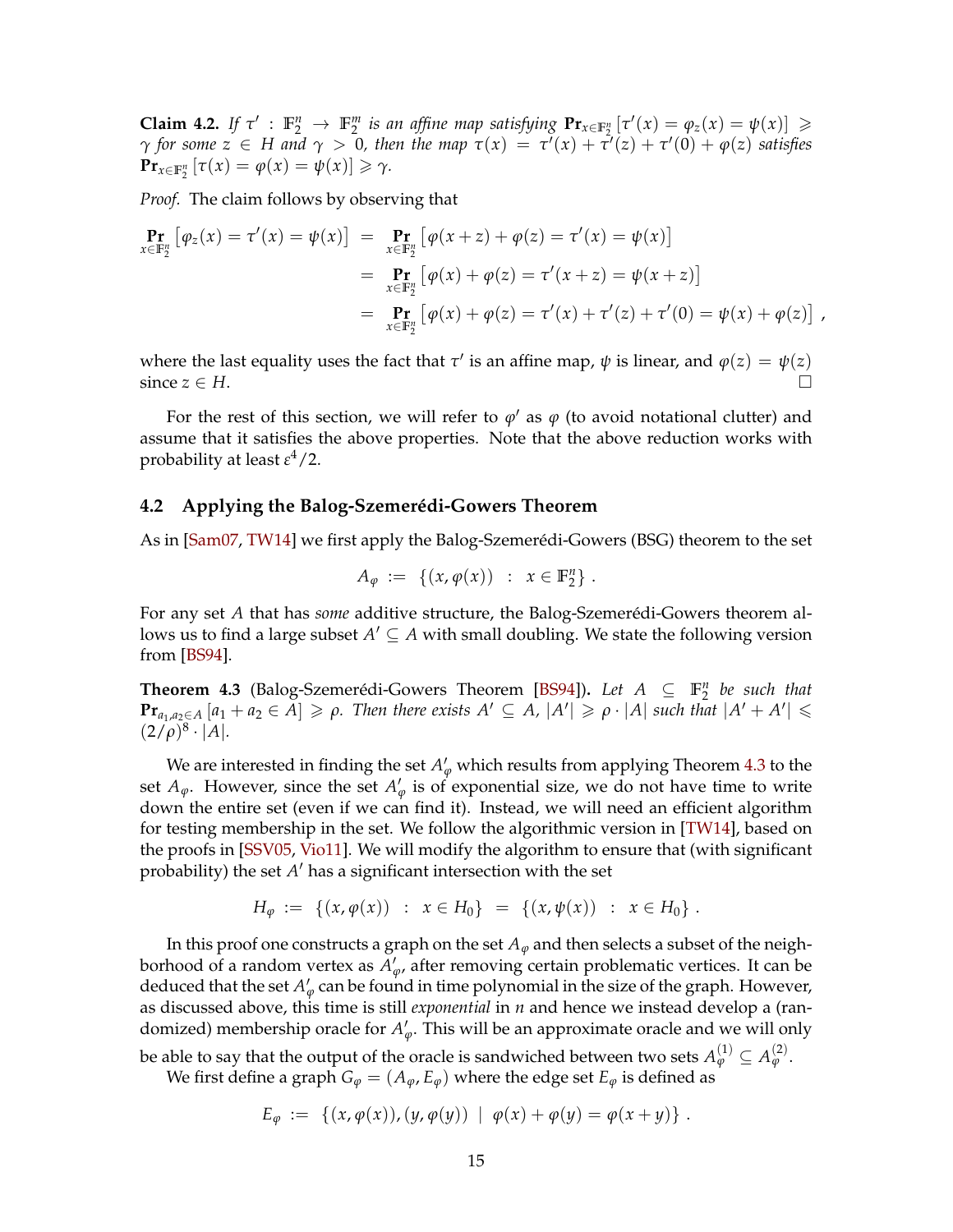<span id="page-16-0"></span>Let the size of the vertex set be  $N = 2<sup>n</sup>$ . [Claim 4.1](#page-14-0) implies that  $G_{\varphi}$  has density at least  $\rho\,=\,\varepsilon^6.$  Moreover, there exists a set  $H_\varphi$  of size at least  $\varepsilon^2\cdot N$ , which has density at least  $ρ<sup>1/3</sup> = ε<sup>2</sup>$ .

The proof by in [\[SSV05\]](#page-26-14) considers the neighborhood of a random vertex *u* and removes vertices that have too few neighbors in common with other vertices in the graph. For a vertex  $u = (x, \varphi(x)) \in A_{\varphi}$ , they define the following sets.

$$
N(u) := \{v : (u, v) \in E_{\gamma}\}\
$$
  
\n
$$
S(u) := \{v \in N(u) : \Pr_{v_1} [v_1 \in N(u) \text{ and } |N(v) \cap N(v_1)| \leq \rho^3 N] \geq \rho^2\}
$$
  
\n
$$
= \{v \in N(u) : \Pr_{v_1} [v_1 \in N(u) \text{ and } \Pr_{v_2} [v_2 \in N(v) \cap N(v_1)] \leq \rho^3\} > \rho^2\}
$$
  
\n
$$
T(u) := N(u) \setminus S(u)
$$
  
\n
$$
= \{v \in N(u) : \Pr_{v_1} [v_1 \in N(u) \text{ and } \Pr_{v_2} [v_2 \in N(v) \cap N(v_1)] \leq \rho^3\} \leq \rho^2\}
$$

It is shown in [\[SSV05\]](#page-26-14) (see also [\[Vio11\]](#page-27-3)) that if the graph has density  $\rho$ , then picking  $A'_\varphi = \frac{1}{\sqrt{2\pi}}$ *T*(*u*) for a random vertex *u* is a good choice.

**Lemma 4.4.** Let  $G_{\varphi}$  *have density at least*  $\rho$ *, and set*  $A_{\varphi}' = T(u)$  *for a random vertex u. Then, with probability at least ρ*/2 *over the choice of u, the set A*<sup>0</sup> *ϕ satisfies*

$$
|A'_{\varphi}| \geqslant \rho \cdot N \quad \text{and} \quad |A'_{\varphi} + A'_{\varphi}| \leqslant (2/\rho)^8 \cdot N.
$$

We now translate the condition for membership in the set  $T(u)$  into an algorithm.

BSG-Test  $(u, v, \rho_1, \rho_2)$  (Approximate test to check if  $v \in T(u)$ ) - Let  $u = (x, \varphi(x))$  and  $v = (y, \varphi(y))$ . - Sample  $(z_1, \varphi(z_1)), \ldots, (z_r, \varphi(z_r)).$ - For each  $i \in [r]$ , sample  $(w_1^{(i)})$  $j^{(i)}_{1}$ ,  $\varphi(w_{1}^{(i)})$  $(v_1^{(i)}), \ldots, (w_s^{(i)}, \varphi(w_s^{(i)})).$ - If  $(u, v) \notin E_{\varphi}$ , then output 0. - For *i* ∈ [*r*], *j* ∈ [*s*], let  $X_i = 1\!\!1_{\{\varphi(x) + \varphi(z_i) = \varphi(x+z_i)\}}$  $Y_{ij} = 1 \ \big\{ \varphi(y) + \varphi(w_j^{(i)}) = \varphi(x + w_j^{(i)}) \big\}$  $Z_{ij} = 1 \ \left\{ \varphi(z_i) + \varphi(w_j^{(i)}) = \varphi(z_i + w_j^{(i)}) \right\}$ - For each *i*, take  $B_i = 1$  if  $\frac{1}{s} \sum_j Y_{ij} \cdot Z_{ij} \le \rho_1$  and 0 otherwise. - Answer 1 if  $\frac{1}{r} \sum_i X_i \cdot B_i \le \rho_2$  and 0 otherwise.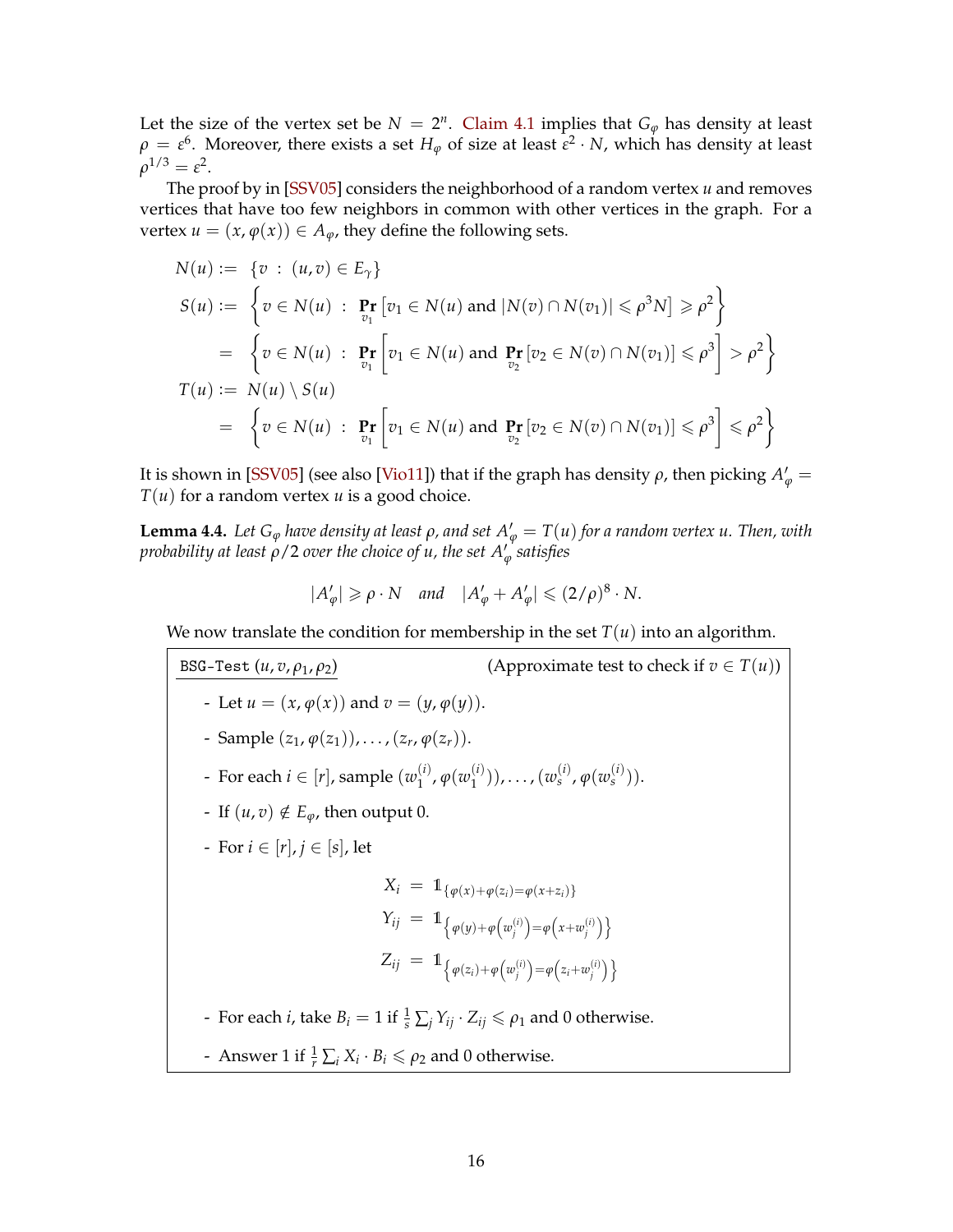<span id="page-17-1"></span>**Choice of parameters for** BSG-Test: Recall that  $\rho = \varepsilon^6$ , and let  $\rho_1 = 21\rho^3/80$  and  $\rho_2 =$ 19*ρ* <sup>2</sup>/20. Given an error parameter *η*, we take *r* and *s* to be poly(1/*ρ*, log(1/*η*)), so that with probability at least  $1 - \eta$ , the error in the last two estimates is at most  $\rho^3/100$ .

As in [\[TW14\]](#page-26-8), we "sandwich" the elements on which BSG-Test answers 1 between a large set and a set with small doubling.

<span id="page-17-0"></span>**Lemma 4.5.** Let  $\eta > 0$  and let the parameters  $\rho_1, \rho_2, r, s$  be chosen as above. Then for every  $u=(x,\varphi(x))$  , there exist two sets  $A_\varphi^{(1)}(u)\subseteq A_\varphi^{(2)}(u)$  such that the output of BSG-Test *satisfies the following with probability at least*  $1 - \eta$ *.* 

- BSG-Test $(u, v, \gamma_1, \rho_1, \rho_2) = 1 \quad \Longrightarrow \quad v \in A_{\varphi}^{(2)}(u).$
- BSG-Test $(u, v, \gamma_1, \rho_1, \rho_2) = 0 \implies v \notin A_{\varphi}^{(1)}(u)$ .

*Moreover, with probability at least ρ*/3 *over the choice of u, we have*

$$
|A_{\varphi}^{(1)}(u) \cap H_{\varphi}| \geqslant (\rho/3) \cdot N
$$
 and  $|A_{\varphi}^{(2)}(u) + A_{\varphi}^{(2)}(u)| \leqslant (2/\rho)^8 \cdot N$ .

*Proof.* To deal with the approximate nature the test, we define the following family of sets

$$
T(u,\rho_1,\rho_2):=\left\{v\in N(u) \ : \ \Pr_{v_1}\left[v_1\in N(u)\ \& \ \Pr_{v_2}\left[v_2\in N(v)\cap N(v_1)\right]\leqslant \rho_1\right]\leqslant \rho_2\right\}
$$

It is easy to check that for  $\rho'_1$ ,  $\rho'_2 > 0$ , one has the inclusion

$$
T(u,\rho_1,\rho_2) \subseteq T(u,\rho_1-\rho'_1,\rho_2+\rho'_2).
$$

We define the sets  $A_{\varphi}^{(1)}(u)$  and  $A_{\varphi}^{(2)}(u)$  as follows.

$$
A_{\varphi}^{(1)}(u) := T(u, 11\rho^3/40, 9\rho^2/10)
$$
  

$$
A_{\varphi}^{(2)}(u) := T(u, \rho^3/4, \rho^2)
$$

By the monotonicity property noted above, we have that  $A_{\varphi}^{(1)}(u) \subseteq A_{\varphi}^{(2)}(u)$ . Also, by choice of the parameters  $r$ ,  $s$ , with probability at least  $1 - \eta$ , the error in all estimates used in BSG-Test is at most  $\rho^3/100$ . Hence, we find that with probability at least  $1-\eta$ , if BSG-Test answers 1, then the input is in  $A_{\varphi}^{(2)}$  and if  $\,$  BSG-Test answers 0, then it is not in  $A^{(1)}_\varphi$  . It remains to prove the bounds on the size and doubling of these sets.

The proof that  $A_{\varphi}^{(2)}(u)$  has small growth is identical to the one in [\[SSV05,](#page-26-14) [Vio11\]](#page-27-3) (with slightly different parameters). We include it below for completeness.

**Claim 4.6.** Let  $|A_{\varphi}^{(2)}(u)| > (\rho/6) \cdot N$ . Then, we have  $|A_{\varphi}^{(2)}(u) + A_{\varphi}^{(2)}(u)| \leqslant (2/\rho)^8 \cdot N$ 

*Proof.* Consider any  $v_1, v_2 \in A_{\varphi}^{(2)}(u) = T(u, \rho^3/4, \rho^2)$ . By definition, we have

$$
\left|\left\{w\in A_{\varphi}^{(2)}(u) \;|\; |N(v_i)\cap N(w)|\leqslant (\rho^3/4)N\right\}\right| \leqslant \rho^2N \qquad \text{for } i=1,2.
$$

Thus, there exist at least  $(\rho/6 - 2\rho^2) \cdot N \geqslant (\rho/12) \cdot N$  vertices  $w \in A_{\varphi}^{(2)}(u)$  such that  $\begin{array}{c} \begin{array}{c} \begin{array}{c} \end{array} \\ \begin{array}{c} \end{array} \end{array} \end{array}$  $\left\{w \in A_{\varphi}^{(2)}(u) \mid |N(v_i) \cap N(w)|\right\}\right| \geqslant \rho^3/4$  for both  $i = 1, 2$ . For any such  $w$ , and  $w_i \in$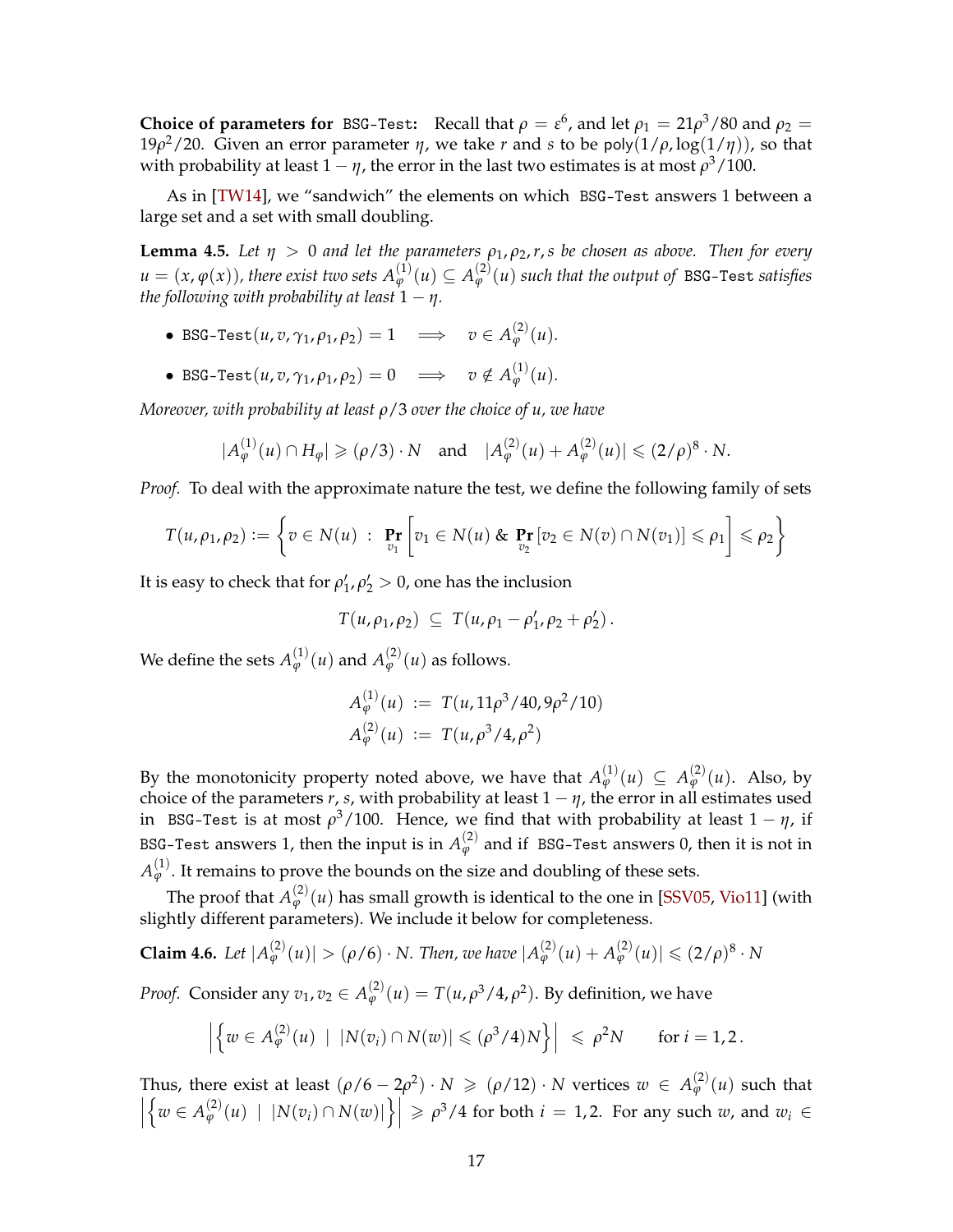<span id="page-18-1"></span> $N(v_i)\cap N(w)$ ,  $(v_1,w_1,w,w_2,v_2)$  is a length-4 path in  $G_\varphi.$  Thus, we have at least  $(\rho^7/192)\cdot$  $N^3$  paths of length 4 from  $v_1$  to  $v_2$ , any two of which differ in at least one vertex.

For any such path  $(v_1, w_1, w, w_2, v_2)$ , we have by definition of  $G_\varphi$ ,

$$
v_1 + v_2 = (v_1 + w_1) + (w_1 + w) + (w + w_2) + (w_2 + v_2),
$$

where each of the terms on the right are in  $A_{\varphi} = \{(x, \varphi(x)) \mid x \in \mathbb{F}_2^n\}$ . Since, no two paths agree on all vertices, we have

$$
\left| A_{\varphi}^{(2)}(u) + A_{\varphi}^{(2)}(u) \right| \cdot (\rho^7 / 192) \cdot N^3 \leqslant \left| A_{\varphi} \right|^4 \implies \left| A_{\varphi}^{(2)}(u) + A_{\varphi}^{(2)}(u) \right| \leqslant (2/\rho)^8 \cdot N,
$$

which proves the claim.  $\square$ 

To show the lower bound on the size of  $A_{\varphi}^{(2)}(u)$ , we will show that  $|A_{\varphi}^{(1)}(u) \cap H_{\varphi}| \geqslant$  $(\rho/6) \cdot N$ . Since  $A_{\varphi}^{(1)}(u) \subseteq A_{\varphi}^{(2)}(u)$ , this suffices for the proof. This will require a slight modification of the argument from [\[SSV05\]](#page-26-14), to take care of the (hidden) set *Hϕ*.

<span id="page-18-0"></span>**Claim 4.7.** With probability at least  $\rho^{2/3}/3$  over the choice of a random  $u \in H_{\varphi}$ , we have

$$
\left| A_{\varphi}^{(1)}(u) \cap H_{\varphi} \right| \geqslant (\rho^{2/3}/3) \cdot N
$$

*Proof.* We first show an upper bound on the expected size of the set  $S'(u)$  defined as

$$
S'(u) := N(u) \setminus T(u, 11\rho^3/40, 9\rho^2/10)
$$
  
=  $\left\{ v \in N(u) : \Pr_{v_1} \left[ v_1 \in N(u) \& \Pr_{v_2} [v_2 \in N(v) \cap N(v_1)] \le 11\rho^3/40 \right] \ge 9\rho^2/10 \right\}.$ 

We call a pair  $(v, v_1)$  *bad* if  $|N(v) \cap N(v_1)| \leq 11\rho^3 N/40$ . Note that for each of the  $N(N-1)$ choices for  $(v, v_1)$ , if they form a bad pair, then a random  $u \in A_\varphi$  is in  $N(v) \cap N(v_1)$  with probability at most 11*ρ* <sup>3</sup>/40. Hence,

$$
\mathop{\mathbf{E}}_{u \in H_{\varphi}} \left[ \# \left\{ \text{bad pairs} \left( v, v_1 \right) \text{mid } v \in N(u) \text{ \& } v_1 \in N(u) \right\} \right] \leq \frac{N}{|H_{\varphi}|} \cdot N^2 \cdot \frac{11 \rho^3}{40} \leq \frac{11 \rho^{8/3} N^2}{40},
$$

using  $|H_{\varphi}| \geqslant \rho^{1/3} \cdot N$ . Using Markov's inequality, this gives that

$$
\mathop{\mathbf{E}}_{u \in H_{\varphi}} \left[ |S'(u)| \right] \leq \frac{11 \rho^{8/3} N^2 / 40}{9 \rho^2 N / 10} = (11 \rho^{2/3} / 36) \cdot N
$$

Finally, using the fact that  $H_{\phi}$  has density at least  $\rho^{1/3}$ , we get

$$
\mathbf{E}_{u \in H_{\varphi}}\left[\left|A_{\varphi}^{(1)}(u) \cap H_{\varphi}\right|\right] = \mathbf{E}_{u \in H_{\varphi}}\left[\left|\left(N(u) \setminus S'(u)\right) \cap H_{\varphi}\right|\right] \n\geq \mathbf{E}_{u \in H_{\varphi}}\left[\left|N(u) \cap H_{\varphi}\right|\right] - \mathbf{E}_{u \in H_{\varphi}}\left[\left|S'(u)\right|\right] \n\geq \rho^{1/3} \cdot (\rho^{1/3} \cdot N) - (11\rho^{2/3}/36) \cdot N \geq (2\rho^{2/3}/3) \cdot N.
$$

An averaging argument then proves the claim.

To prove the lemma, we observe that since  $|H_{\varphi}| \geqslant \rho^{1/3} \cdot N$ , a random  $u \in A_{\varphi}$  satisfies the conclusion of [Claim 4.7](#page-18-0) with probability at least  $\rho^{1/3} \cdot (\rho^{2/3}/3) = \rho/3$ .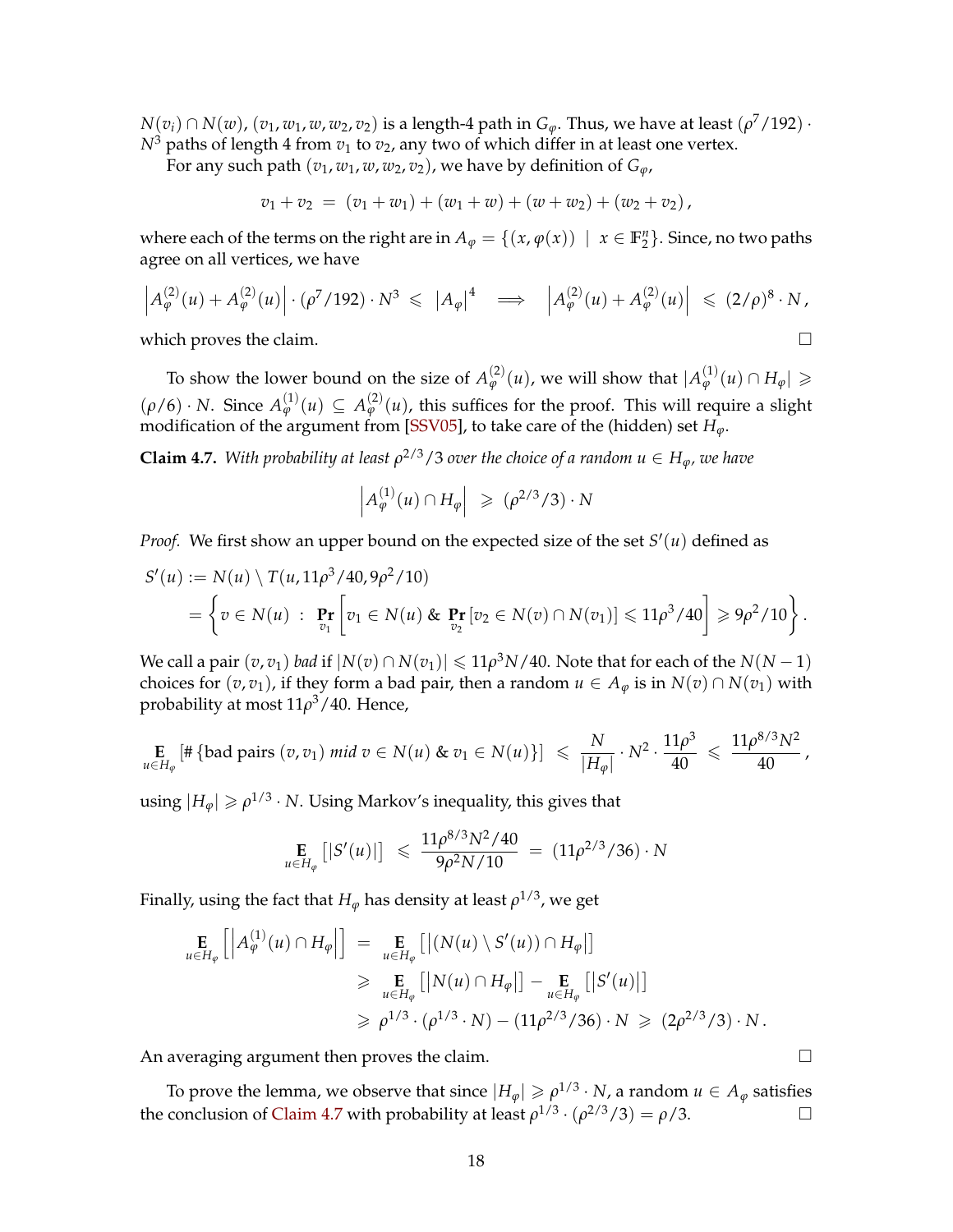#### <span id="page-19-1"></span>**4.3 Finding a Good Model Set**

We will use the routine BSG-Test described in [Section 4.2,](#page-15-1) and assume that we have chosen a good vertex *u* guarantee in [Lemma 4.5](#page-17-0) for BSG-Test. Since the output of BSG-Test is contained in a set  $A_{\varphi}^{(2)}$  with doubling  $\rho^{-O(1)}$ , we will apply Sanders' quasi-polynomial Bogolyubov lemma, which lets us conclude that  $4A_{\varphi}^{(2)}$  contains a large subspace V. If the subspace *V* was indeed inside  $A_{\varphi}^{(2)}$ , we have a subspace with points of the form  $(x, \varphi(x))$ . Thus, *ϕ* must be a linear map when restricted to points in *V*.

However, since the Bogolyubov lemma only finds a subspace inside the set  $4A_{\varphi}^{(2)}$ , an element of the subspace is of the form  $(x_1 + x_2 + x_3 + x_4, \varphi(x_1) + \varphi(x_2) + \varphi(x_3) + \varphi(x_4)$ . Unlike tuples of the form  $(x, \varphi(x))$ , the second half of the tuple  $(\varphi(x_1) + \varphi(x_2) + \varphi(x_3) + \varphi(x_4))$  $\varphi(x_4)$  may not uniquely depend on the first  $(x_1 + x_2 + x_3 + x_4)$ .

Since it will be important to have this uniqueness property from our subspace, we restrict our sets to get new sets  $A'^{(1)}_{\varphi} \subseteq A'^{(2)}_{\varphi}.$  These restrictions will satisfy the following property: for all tuples  $x_1, x_2, x_3, x_4$  and  $x'_1, x'_2, x'_3, x'_4$  satisfying  $x_1 + x_2 + x_3 + x_4 = x'_1 + x'_2 + x'_3$  $x'_3 + x'_4$ , we also have  $\varphi(x_1) + \varphi(x_2) + \varphi(x_3) + \varphi(x_4) = \varphi(x'_1) + \varphi(x'_2) + \varphi(x'_3) + \varphi(x_4)$ . In other words,  $\varphi$  is a Freiman 4-homomorphism on the first *n* coordinates of  $A'^{(2)}_{\varphi}$ . We will, in fact, need to ensure that it is a Freiman 8-homomorphism in order to obtain a truly linear map.

This step is often called *finding a good model*, and appears (in non-algorithmic form) as Lemma 6.2 in [\[GT08\]](#page-25-11). The version described here is the algorithmic version developed in [\[TW14\]](#page-26-8) (Lemma 37).

We will intersect the original sets with a subspace defined using a random linear map  $\Gamma: \mathbb{F}_2^n \to \mathbb{F}_2^r$  and a random element  $c \in \mathbb{F}_2^r$  (for  $r = O(\log(1/\epsilon))$ ). We shall apply the restriction  $\Gamma(\varphi(x)) = c$  to the elements  $v = (x, \varphi(x))$  on which BSG-Test outputs 1.

Model-Test  $(v, \Gamma, c)$ - Let  $v = (y, \varphi(y)).$ - Answer 1 if BSG-Test returns 1 on *v* and  $\Gamma(\varphi(y)) = c$ , and 0 otherwise.

We also define

$$
A_{\varphi}^{\prime(j)} := \left\{ (x, \varphi(x)) \in A_{\varphi}^{(j)} \mid \Gamma(\varphi(x)) = c \right\} \text{ for } j \in \{1, 2\}
$$

Recall that a map  $\varphi$  is called a *Freiman 8-homomorphism* on its domain if for any  $x_1, \ldots, x_8$ with the property that  $x_1 + x_2 + x_3 + x_4 = x_5 + x_6 + x_7 + x_8$ , we also have  $\varphi(x_1) + \varphi(x_2) + \varphi(x_3)$  $\varphi(x_3) + \varphi(x_4) = \varphi(x_5) + \varphi(x_6) + \varphi(x_7) + \varphi(x_8)$ . We re-state the lemma from [\[TW14\]](#page-26-8) which proves the required properties of the above procedure.

<span id="page-19-0"></span>**Lemma 4.8** (Lemma 37 from [\[TW14\]](#page-26-8))**.** *Let the calls to* BSG-Test *in* Model-Test *be with a good choice of parameters u*, *ρ*1, *ρ*<sup>2</sup> *and with error parameter η* > 0*. Then, there exist two sets*  $A_\varphi'^{(1)}\subseteq A_\varphi'^{(2)}$  for which the output of <code>Model-Test</code> on input  $v=(y,\varphi(y))$  satisfies the following *with probability*  $1 - \eta$ *.* 

- Model-Test $(v, \Gamma, c) = 1 \quad \Longrightarrow \quad v \in A'^{(2)}_\varphi.$
- Model-Test $(v, \Gamma, c) = 0 \implies v \notin A'^{(1)}_{\varphi}.$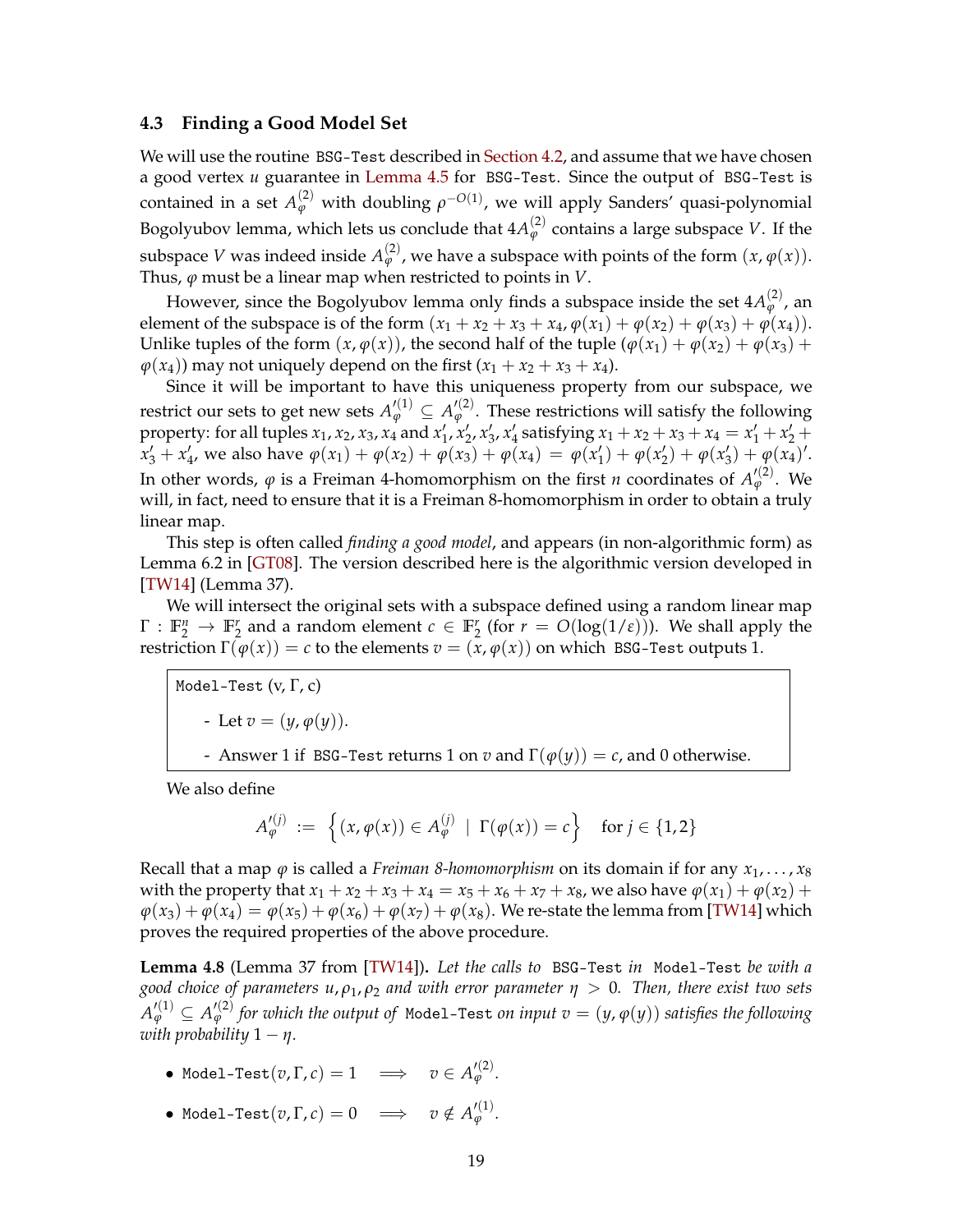<span id="page-20-2"></span> $M$ oreover, with probability at least  $\theta = \varepsilon^{O(1)}$  over the choice of  $\Gamma$  and  $c$  , we have

 $\left| A_{\varphi}^{\prime(1)} \cap H_{\varphi} \right| \geqslant \theta \cdot N$  and  $\varphi$  is a Freiman 8-homomorphism on  $A^{(2)}$ ,

where we denote the projection of  $A_{\varphi}^{\prime\left( 2\right) }$  onto the first n coordinates by  $A^{(2)}.$ 

We remark that [\[TW14\]](#page-26-8) only proved a lower bound on the size of  $A'^{(1)}_\varphi$ . However, this is simply proves using linearity of expectation and since here we know that  $\left| A_{\varphi}^{(1)} \cap H_{\varphi} \right| \geqslant$  $\overline{\phantom{a}}$  $(\rho/3) \cdot N$  from [Lemma 4.5,](#page-17-0) the same argument also implies a lower bound on  $|A_{\varphi}^{\prime(1)} \cap H_{\varphi}|$ .

### **4.4 Obtaining an Affine Function on a Subspace**

We now identify an affine function that has significant agreement with  $\varphi$ . However, we only be able to identify it on a *coset of a subspace* V such that  $\text{cod}(V) = \text{polylog}(1/\varepsilon)$ .

<span id="page-20-1"></span>**Lemma 4.9.** *Let ϕ be as above and let the parameters for* BSG-Test *and* Model-Test *be such that they satisfy the guarantees of [Lemma 4.5](#page-17-0) and [Lemma 4.8.](#page-19-0) Let ε be as above. Then there*  $e$ xists an algorithm running in time  $O_\varepsilon(n^{O(1)})$  which outputs with probability at least  $\mathsf{quasipoly}(\varepsilon)$ *a* subspace V of codimension at most  $(\log(1/\varepsilon))^{O(1)}$ ,  $c_1 \in \mathbb{F}^m$ , and an affine map  $x \mapsto \tau(x)$ *satisfying*  $\mathbf{Pr}_{x \in V+c_1} [\tau(x) = \varphi(x)] \geqslant \varepsilon^{O(1)}.$ 

Throughout the argument that follows, we shall assume that we have already chosen good parameters for BSG-Test and Model-Test so that the conclusions of [Lemma 4.5](#page-17-0) and [Lemma 4.8](#page-19-0) hold. We also assume that we have access to a good function *ϕ*.

To find the subspace *V* we apply Bogolyubov's lemma to the set identified by the procedure Model-Test. We shall look at the second half of the tuples in this subspace (coordinates  $n + 1$  to  $m + n$ ) to find a linear choice function. Let  $A^{(1)}$  and  $A^{(2)}$  denote the projection onto the first *n* coordinates of the sets  $A'^{(1)}_{\varphi}$  and  $A'^{(2)}_{\varphi}$  given by [Lemma 4.8.](#page-19-0) Also, recall that the set  $H_0$  is the projection of  $H_\varphi$  onto the first *n* coordinates. Since the last *m* coordinates are a function (namely  $\varphi$ ) of the first *n* coordinates, we also have  $|A^{(1)} \cap H_0| \geqslant \theta \cdot N$ , for  $\theta = \varepsilon^{O(1)}$  as in [Lemma 4.8.](#page-19-0) The Bogolyubov-Ruzsa lemma by Sanders [\[San10\]](#page-26-15) shows that there exists a subspace *V* of co-dimension  $(\log(1/\theta))^4$ , such that  $V \subseteq 4A^{(1)} \subseteq \mathbb{F}_2^n$ .

We will need an algorithmic version of the lemma, with query access to the (random) function  $h : \mathbb{F}_2^n \to \{0,1\}$  defined by  $h(y) = 1$  if Model-Test $((y, \varphi(y)), \Gamma, c) = 1$  and 0 otherwise. The error parameter  $\eta'$  for Model-Test is taken to be  $\eta/\mathit{n}^{4}.$  We shall apply the following algorithmic version from [\[BSRZTW14\]](#page-24-5) with queries to *h* and with error parameter  $η_1 = η/20$ .

<span id="page-20-0"></span>**Lemma 4.10** (Algorithmic Quasipolynomial Bogolyubov-Ruzsa Lemma [\[BSRZTW14\]](#page-24-5))**.** *There exists a randomized algorithm* Bogolyubov *with input parameters*  $\eta_1 \ge \alpha > 0$  *which, given oracle access to a function h* :  $\mathbb{F}_2^n \to \{0,1\}$  *with*  $\mathbf{E}$  *h*  $\geq$  *a*, *outputs a subspace*  $V_0 \subseteq \mathbb{F}_2^n$ of codimension at most O $(\log^4(1/\alpha))$  (by giving a basis for V<sub>0</sub><sup>⊥</sup>) such that with probability at *least*  $1 - \eta_1$ , we have  $h * h * h * h(v) > \alpha^4/2$  for each  $v \in V_0$ . The algorithm runs in time  $2^{O(\log^4(1/\alpha))} \cdot \mathsf{polylog}(1/\eta_1) \cdot n^3 \log^2 n.$ 

If *h* was indeed the indicator function of a set *A*, we would have that the support of  $h * h * h * h$  is contained in 4*A*, implying  $V_0 \subseteq 4A$ . However, we only have that with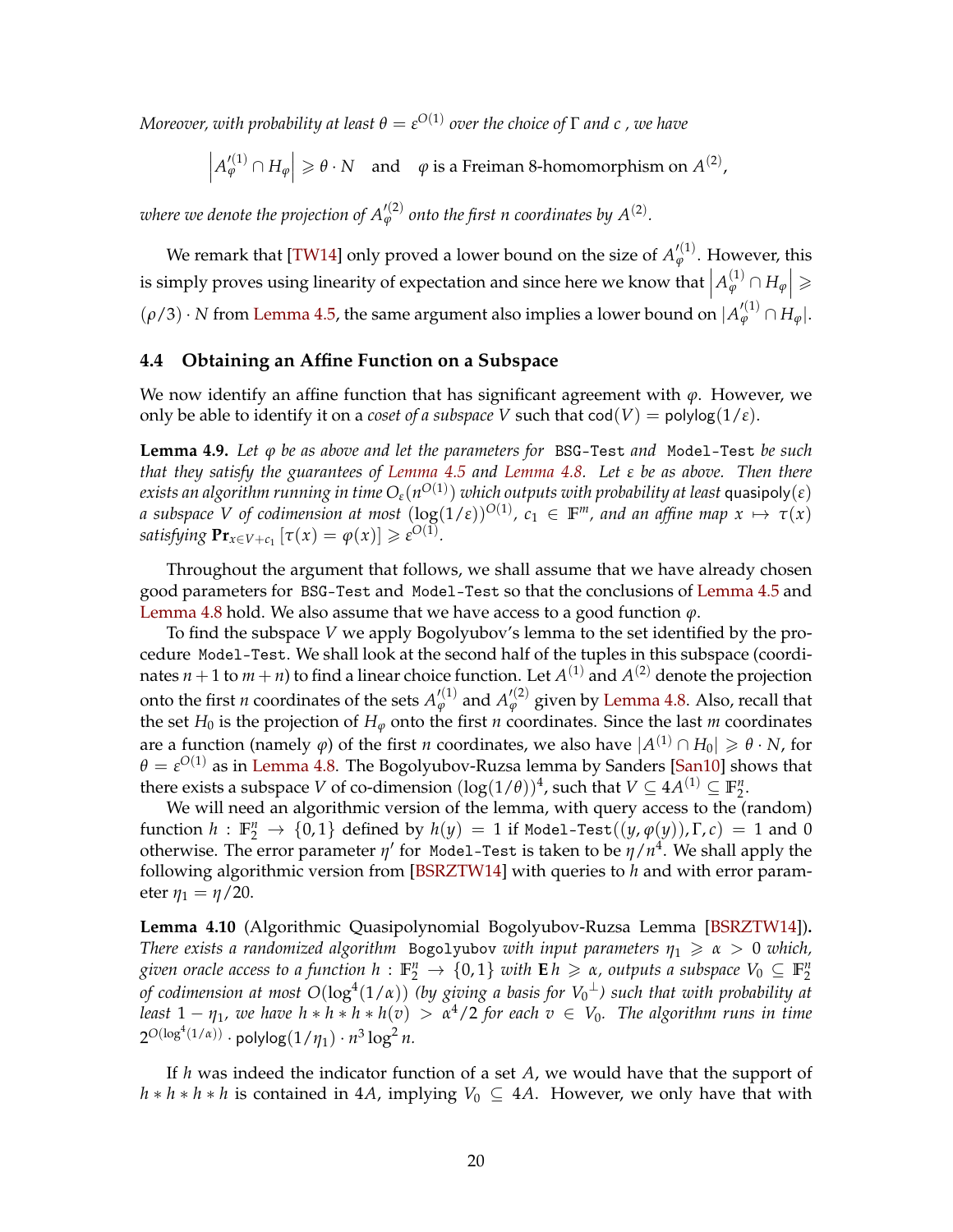probability  $1 - \eta'$  for each input *x*, the inequality  $1_{A^{(1)}}(x) \leqslant h(x) \leqslant 1_{A^{(2)}}(x)$  holds. We can then define a function

$$
h' \ := \ \min \, \{ 1\hskip-3.5pt1_{A^{(2)}} , \max \, \{ h, 1\hskip-3.5pt1_{A^{(1)}} \} \}
$$

If *t* denotes the running time of the algorithm Bogolyubov, then with probability  $1 - \eta' \cdot t$ , it only reads outputs from the function  $h'$  and hence with probability  $1 - \eta_1 - \eta' \cdot t$ , the output subspace satisfies

$$
\forall v \in V \qquad 1\!\!1_{A^{(2)}} * 1\!\!1_{A^{(2)}} * 1\!\!1_{A^{(2)}} * 1\!\!1_{A^{(2)}}(v) \ \geqslant \ h' * h' * h' * h'(v) \ > \ \theta^4/2 \, ,
$$

which implies  $V_0 \in 4A^{(2)}$ . Thus, each element  $x \in V_0$  can we written as  $x_1 + x_2 + x_3 + x_4$ for  $x_1, x_2, x_3, x_4 \in A^{(2)}$ . The following claim (well-known) shows that the set

$$
Z_0 := \left\{ (x_1 + x_2 + x_3 + x_4, \varphi(x_1) + \varphi(x_2) + \varphi(x_3) + \varphi(x_4)) \middle| \begin{array}{c} x_1 + x_2 + x_3 + x_4 \in V_0, \\ x_1, x_2, x_3, x_4 \in A^{(2)} \end{array} \right\}
$$

is also a subspace of  $\mathbb{F}_2^{n+m}$  $2^{n+m}$ . Observe that the value of  $\varphi(x_1) + \varphi(x_2) + \varphi(x_3) + \varphi(x_4)$  is uniquely determined by  $x_1 + x_2 + x_3 + x_4$ .

<span id="page-21-0"></span>**Claim 4.11.** *There exists a linear map*  $\zeta: V_0 \to \mathbb{F}_2^n$  satisfying the following property. For any  $x_1, x_2, x_3, x_4 \in A^{(2)}$  such that  $x_1 + x_2 + x_3 + x_4 \in V_0$ , we have  $\varphi(x_1) + \varphi(x_2) + \varphi(x_3) + \varphi(x_4) + \varphi(x_4) + \varphi(x_5)$  $\varphi(x_4) = \zeta(x_1 + x_2 + x_3 + x_4)$ *. Thus, the set*  $Z_0$  *can be written as*  $Z_0 = \{(x, \zeta(x)) : x \in V_0\}$ *and is a subspace of*  $\mathbb{F}_2^{n+m}$ 2 *.*

*Proof.* We first show that the value of  $\varphi(x_1) + \varphi(x_2) + \varphi(x_3) + \varphi(x_4)$  is uniquely determined by  $x_1 + x_2 + x_3 + x_4$ . By [Lemma 4.8,](#page-19-0) we know that  $\varphi$  is a Freiman 8-homomorphism on  $A^{(2)}$  and hence it is also a Freiman 4-homomorphism. In particular, if for  $x_1, x_2, x_3, x_4 \in$  $A^{(2)}$  and  $x'_1, x'_2, x'_3, x'_4 \in A^{(2)}$ , we have that  $x_1 + x_2 + x_3 + x_4 = x'_1 + x'_2 + x'_3 + x'_4$ , then it also holds that  $\varphi(x_1) + \varphi(x_2) + \varphi(x_3) + \varphi(x_4) = \varphi(x'_1) + \varphi(x'_2) + \varphi(x'_3) + \varphi(x'_4)$ . Thus, we can write the set  $Z_0$  as  $\{(x,\zeta(x)) : x \in V_0\}$ , where  $\zeta$  is some function on *V*. We next show that *ζ* must be a linear function.

We begin by showing that  $\zeta(0) = 0$ . Since  $0 \in V_0$ , we must have elements  $x_1, x_2, x_3, x_4 \in$ *A*<sup>(2)</sup> with the property that  $x_1 + x_2 + x_3 + x_4 = 0$ , in other words,  $x_1 + x_2 = x_3 + x_4$ . But since  $\varphi$  is also a Freiman 2-homomorphism, we get that  $\varphi(x_1) + \varphi(x_2) = \varphi(x_3) + \varphi(x_4)$ , which implies that  $\varphi(x_1) + \varphi(x_2) + \varphi(x_3) + \varphi(x_4) = \zeta(0) = 0$ .

Since  $\varphi$  is a Freiman 8-homomorphism on  $A^{(2)}$  and  $V_0 \subseteq 4A^{(2)}$ , it follows that  $\zeta$  is a Freiman 2-homomorphism on  $V_0$ . Since  $V_0$  is closed under addition, for  $x, y \in V_0$  we can write  $x + y = 0 + (x + y)$  with all four summands in  $V_0$ . Since  $\zeta$  is a 2-homomorphism, we get that  $\zeta(x) + \zeta(y) = \zeta(0) + \zeta(x+y) = \zeta(x+y)$ .

We would like to use the linear map *ζ* to obtain the choice function on a coset of the space *V*0. However, we do not *know* the function *ζ*. We get around by generating random tuples  $(x_1 + x_2 + x_3 + x_4, \varphi(x_1) + \varphi(x_2) + \varphi(x_3) + \varphi(x_4)$  such that  $x_1 + x_2 + x_3 + x_4$  as well as each  $x_i$  are in  $A^{(2)}$ . We show that for sufficiently many samples, the sampled points span a large subspace *V* of *V*<sub>0</sub>. Since  $\varphi(x_1) + \varphi(x_2) + \varphi(x_3) + \varphi(x_4) = \zeta(x_1 + x_2 + x_3 + x_4)$ on *V*0, we will be able to obtain the desired linear map on the subspace *V*.

We sample a point as follows. For the *j th* sample, we generate four pairs  $(x_1^j)$  $j_1$ ,  $\varphi(x_1^j)$  $\binom{j}{1}), \ldots, \binom{x_j^j}{j}$  $j_4$ ,  $\varphi(x_4^j)$  $\binom{1}{4}$ ). We accept the sample if all four pairs are accepted by Model-Test and if  $x_1^j + x_2^j + x_3^j + x_4^j \in V_0$ . If a sample is accepted, we store the point  $y^j = x_1^j + x_2^j + x_3^j + x_4^j$  $\frac{d}{4}$  and  $\zeta(y^j) = \varphi(x_1^j)$  $j_{1}^{j}$  +  $\varphi(x_{2}^{j})$  $(\frac{j}{2}) + \varphi(x_3^j)$  $(\frac{j}{3}) + \varphi(x_4^j)$  $\binom{1}{4}$ .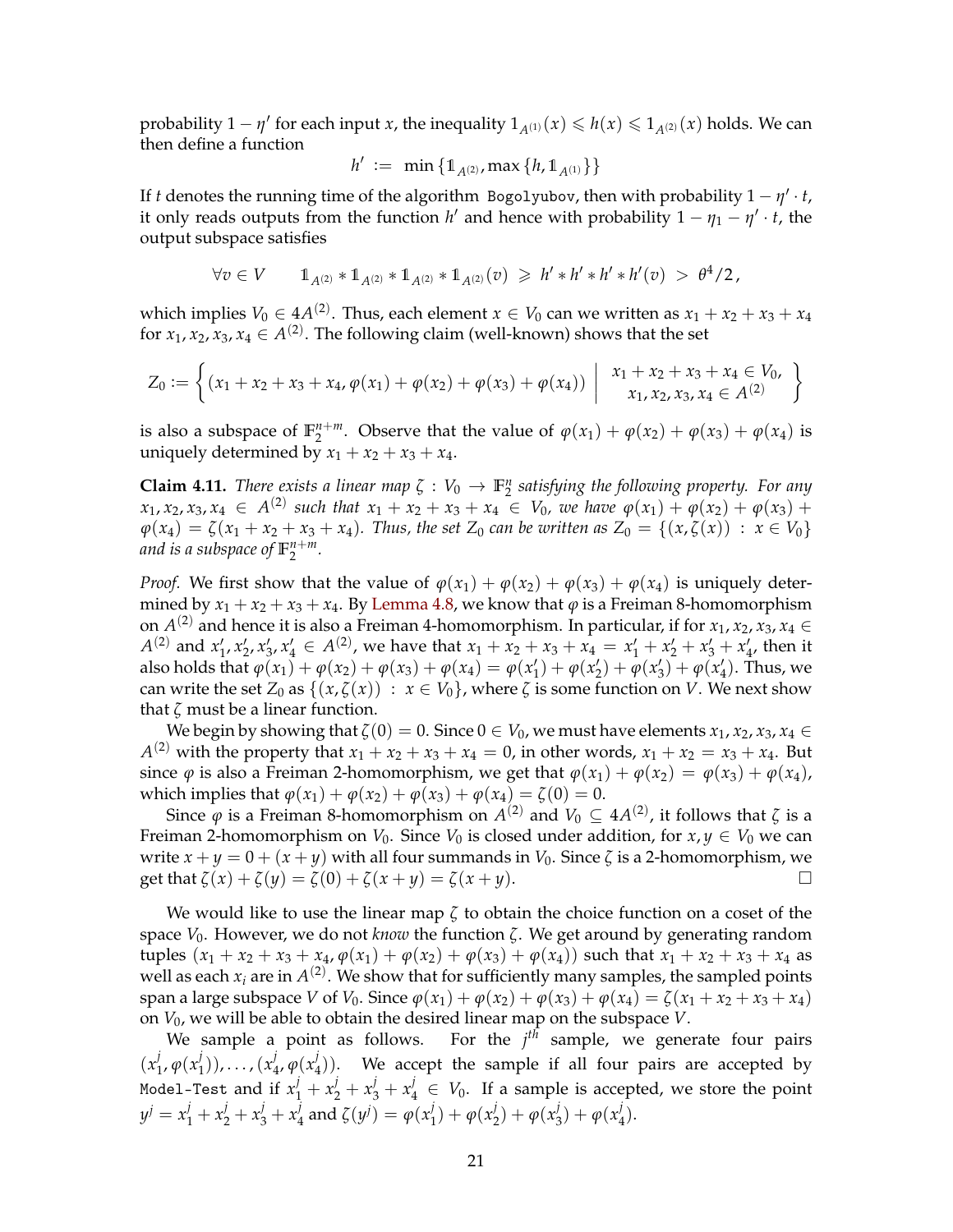Note that membership in  $V_0$  can be tested efficiently since we know the basis for  $V_0^{\perp}$ . We first estimate the probability that a point  $(y, \zeta(y))$  for  $y \in V_0$  is accepted by the above test. This also gives a bound on the number of samples to be tried so that at least  $t = O(n^2)$ samples are accepted.

<span id="page-22-0"></span>**Claim 4.12.** *For*  $y \in V_0$ *, the probability that a sample is accepted by the above procedure and the stored pair is equal to* (*y*, *ζ*(*y*)) *is at least θ* <sup>4</sup>/4*N. Moreover, for some sufficiently large constant C,* the probability that out of  $\exp\left(C\cdot\log(1/\theta)^4\right)\cdot t\cdot\log(10/\eta)$  samples fewer than t are accepted is *at most η*/10*.*

*Proof.* Since the function  $h(x) = 1$  exactly when Model-Test accepts  $(x, \varphi(x))$ , the probability that a sample  $(x_1, \varphi(x_1))$ , ...,  $(x_4, \varphi(x_4))$  is accepted and that  $x_1 + x_2 + x_3 + x_4 = y$ , is equal to

$$
\Pr\left[\bigwedge_{i=1}^{4} (h(x_i) = 1) \wedge (x_1 + x_2 + x_3 + x_4 = y)\right] = \frac{1}{N} \cdot \Pr_{h, x_1 + x_2 + x_3 + x_4 = y} \left[\prod_{i=1}^{4} h(x_i)\right]
$$

As before, we consider the function  $h' = \max\{1_{A^{(1)}}$ ,  $\min\{h, 1_{A^{(2)}}\}\}$  satisfying that for each  $f(x, \text{Pr}[h(x) \neq h'(x)] \leq \eta'$  (where  $\eta'$  is the error parameter in [Lemma 4.10\)](#page-20-0), and that  $h' * h' * h'$  $h' * h'(x) > \theta^4/2$  for each  $x \in V_0$ . We can now estimate the above expectation as

$$
\mathbf{E}_{h,x_1+x_2+x_3+x_y}[h(x_1)h(x_2)h(x_3)h(x_4)]
$$
\n
$$
\geq \mathbf{P}_{h,x_1+x_2+x_3+x_4=y} \left[ \wedge_{i=1}^4 (h(x_i) = h'(x_i)) \right] \cdot \mathbf{E}_{h,x_1,x_2,x_3} \left[ h'(x_1)h'(x_2)h'(x_3)h'(y+x_1+x_2+x_3) \right]
$$
\n
$$
\geq (1-4\eta') \cdot h' * h' * h'(y)
$$
\n
$$
\geq (1-4\eta') \cdot (\theta^4/2) \geq \theta^4/4.
$$

The last inequality exploited the fact that  $h' * h' * h' * h'(y) \ge \theta^4/2$  for  $y \in V_0$ .

The probability that a sample is accepted is equal to the probability that one selects a  $\text{pair } (y, \zeta(y)) \text{ for some } y \in V_0. \text{ This is least } (|V_0|/N) \cdot (\theta^4/2) = \exp(-O((\log(1/\theta))^4)) \cdot$  $(\theta^4/2)$ . The bound on the probability of accepting fewer than *t* samples is then given by a Hoeffding bound.  $\Box$ 

Let  $(y^1,\zeta(y^1)),\ldots,(y^t,\zeta(y^t))$  be  $t$  stored points corresponding to  $t$  samples accepted by the above procedure. It is easy to check that the projection onto the first *n* coordinates of these points must span a large subspace of  $V_0$ .

<span id="page-22-1"></span>**Claim 4.13.** Let  $(y^1, \zeta(y^1)), \ldots, (y^t, \zeta(y^t))$  be t points stored according to the above procedure.  $For\ t=n^2+\log(10/\eta)$ , the probability that  $\text{cod}(\langle y^1,\ldots,y^t\rangle)\geqslant \text{cod}(V_0)+\log(4/\theta^4)$  is at most *η*/10*.*

*Proof.* Let  $k = \text{cod}(V_0) + 4 \log(4/\theta)$  and let *S* be any subspace of codimension *k*. The probability that a sample  $(x_1, \varphi(x_1))$ , ...,  $(x_4, \varphi(x_4))$  is accepted and has  $x_1 + x_2 + x_3 + x_4 = y$ for a specific  $y \in S$  is at most  $1/N$ . Thus, the probability that an accepted sample  $(y^j, \zeta(y^j))$ has  $y^j \in S$ , conditional on being accepted, is at most  $(|S|/N)/((|V_0|/N) \cdot (\theta^4/2)).$  Thus, the probability that all *t* stored points lie in *any* subspace of co-dimension *k* is at most

$$
\left(\frac{|S|/N}{(|V_0|/N) \cdot (\theta^4/2)}\right)^t \cdot \#\{\text{subspaces of co-dimension } k\} = \left(\frac{\theta^4/4}{\theta^4/2}\right)^t \cdot 2^{n(n-k)} \leq 2^{-t} \cdot 2^{n^2},
$$

which is at most  $\eta/10$  for  $t = n^2 + \log(10/\eta)$ .

22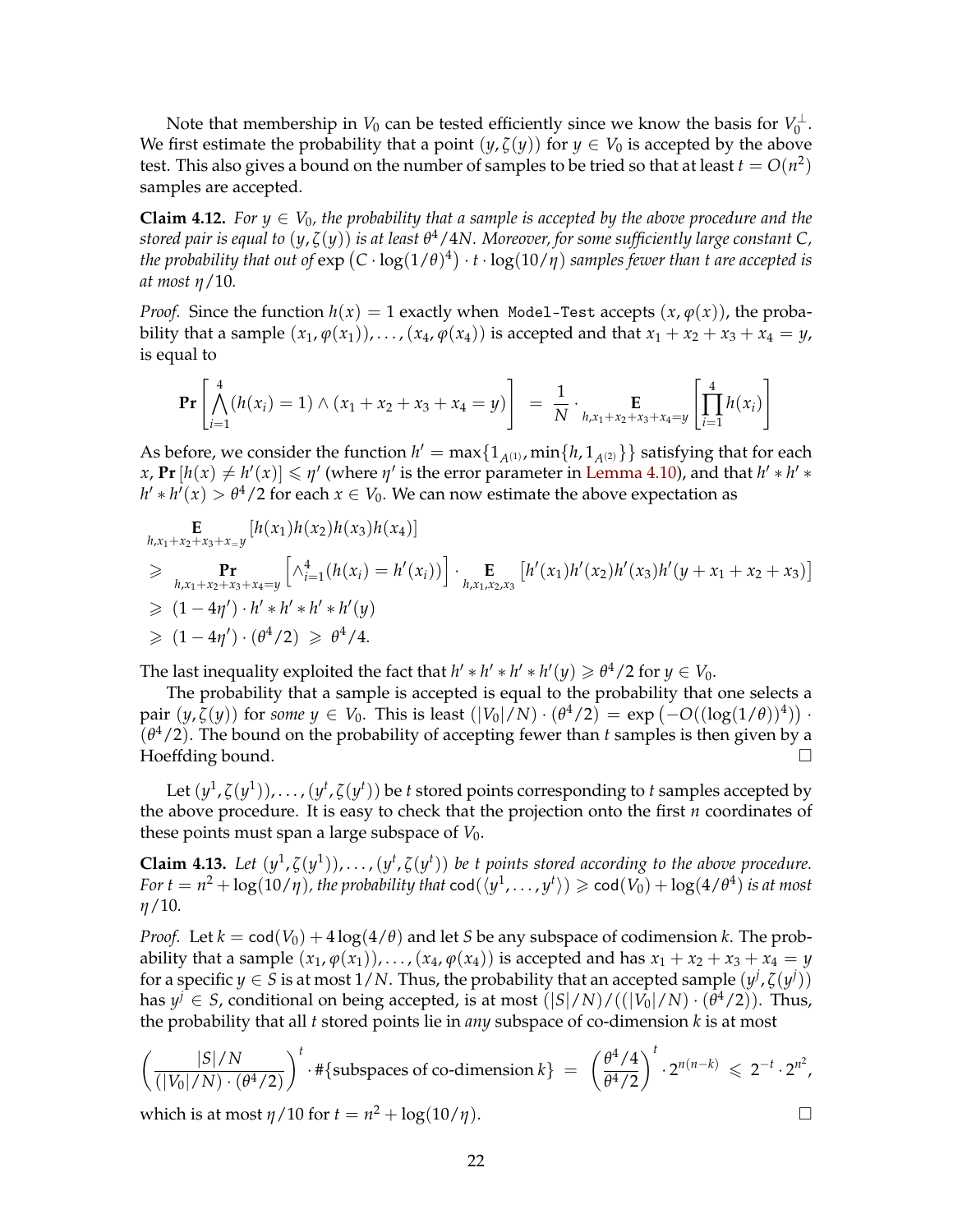Let  $V =$  Span  $(y^1, \ldots, y^t)$ . The above claim shows that with high probability, the codimension of *V* satisfies  $\text{cod}(V) = \exp(O(\log(1/\theta))^4)$ . From the way the samples were generated, we also know  $\zeta(y^1),\ldots,\zeta(y^t).$  Since  $\zeta$  is a linear function by [Claim 4.11,](#page-21-0) we can extend it to a linear transform  $x \mapsto \tau(x)$  such that  $\forall x \in V$ ,  $\tau(x) = \zeta(x)$ .

Let  $Z \subseteq 4A'^{(2)}_\varphi$  be the subspace  $\{(x,\tau(x))\;\mid\; x \in V\}.$  We now show that there is a coset of *Z* in a significant fraction of points are of the form  $(x, \varphi(x)) \in A'^{(2)}_{\varphi}$ .

<span id="page-23-0"></span>**Claim 4.14.** *The sets*  $Z + A'^{(1)}_{\varphi}$  *and*  $Z + A'^{(2)}_{\varphi}$  *both consist of at most*  $(1/\theta) \cdot (N/|Z|)$  *cosets of Z. Hence, for some*  $c \in A_{\varphi}^{\prime(1)}$  *we have* 

$$
\left| (Z+c) \cap A'^{(2)}_{\varphi} \right| \geqslant \left| (Z+c) \cap \left( A'^{(1)}_{\varphi} \cap H_{\varphi} \right) \right| \geqslant \theta^2 \cdot |Z|.
$$

*Proof.* Since  $Z \subseteq 4A'^{(2)}_\varphi$  and  $A'^{(1)}_\varphi \subseteq A'^{(2)}_\varphi$ , we have that

$$
Z + A_{\varphi}^{\prime (1)} \subseteq Z + A_{\varphi}^{\prime (2)} \subseteq 5A_{\varphi}^{\prime (2)} \subseteq 5A_{\varphi}^{\prime (2)}.
$$

The last inclusion follows from the fact that  $A'^{(2)}_\varphi$  was obtained by intersecting  $A^{(2)}_\varphi$  (given by [Lemma 4.5\)](#page-17-0) with a subspace.

 $\text{We know from Lemma 4.5 that } |A_{\varphi}^{(2)} + A_{\varphi}^{(2)}| \, \leqslant \, (2/\rho)^8 \cdot N \, \leqslant \, (2/\rho)^8 \cdot (6/\rho) \cdot |A_{\varphi}^{(2)}|.$  $\text{We know from Lemma 4.5 that } |A_{\varphi}^{(2)} + A_{\varphi}^{(2)}| \, \leqslant \, (2/\rho)^8 \cdot N \, \leqslant \, (2/\rho)^8 \cdot (6/\rho) \cdot |A_{\varphi}^{(2)}|.$  $\text{We know from Lemma 4.5 that } |A_{\varphi}^{(2)} + A_{\varphi}^{(2)}| \, \leqslant \, (2/\rho)^8 \cdot N \, \leqslant \, (2/\rho)^8 \cdot (6/\rho) \cdot |A_{\varphi}^{(2)}|.$ [Lemma 2.4](#page-6-1) (Plünnecke's inequality) then gives that  $|5A_{\varphi}^{(2)}| \leqslant (6/\rho)^{45} \cdot |A_{\varphi}^{(2)}| \leqslant (1/\theta) \cdot$  $|A_{\varphi}^{(2)}| \leq (1/\theta) \cdot N$ . Thus,  $|Z + A_{\varphi}^{\prime(2)}| \leq (1/\theta) \cdot N$  and it is the union of at most  $(1/\theta) \cdot N$  $(N/|Z|)$  cosets.

Since  $A'^{(1)}_\varphi\cap H_\varphi\subseteq Z+A'^{(1)}_\varphi$  , there must exist at least one coset  $Z+c$  for  $c\in A'^{(1)}_\varphi$  , such that

$$
\left| (Z+c) \cap \left( A'^{(1)}_{\varphi} \cap H_{\varphi} \right) \right| \geq \frac{|A'^{(1)}_{\varphi} \cap H_{\varphi}|}{(1/\theta) \cdot (N/|Z|)} \geq \theta^2 \cdot |Z|,
$$

where the last inequality used the fact that  $|A_{\varphi}^{\prime(1)} \cap H_{\varphi}| \geqslant \theta \cdot N$ , as guaranteed by [Lemma 4.8.](#page-19-0)  $\Box$ 

 $\textnormal{Since } Z+A'^{(1)}_\varphi \textnormal{ is contained in at most } (1/\theta)\cdot (N/|Z|)=\exp O((\log(1/\theta))^4) \textnormal{ cosets of } \theta.$ *Z*, we can simply pick a coset at random and it must satisfy the conclusion of [Claim 4.14](#page-23-0) with probability at least  $\exp(-O((\log(1/\theta))^4))$ . To find all cosets, we first sample random points from  $A'^{(1)}_\varphi$  as above using Model-Test. Since the desired coset has large size,  $\exp O((\log(1/\theta))^4)$  samples suffice to identify a collection of cosets, containing the desired one (with high probability). We omit the details. We can now combine the previous argument to prove [Lemma 4.9.](#page-20-1)

**Proof of [Lemma 4.9:](#page-20-1)** We follow the steps described above to find the subspace  $V_0$ , and subsequently the subspace *V* together with the transformation  $\tau$ . This immediately yields the subspace  $Z = \{(x, \tau(x)) : x \in V\}$ . With probability  $\exp -O((\log(1/\theta))^4)$ , we can find a  $c = (c_1, c_2) \in \mathbb{F}^{n+m}$  such that a fraction of at least  $\theta^2/2$  of points  $(y + c_1, \tau(y) + c_2)$ in the coset  $Z + (c_1, c_2)$  are of the form  $(x, \varphi(x))$  for  $(x, \varphi(x)) \in A'^{(1)}_{\varphi} \cap H_{\varphi}$ , which gives  $\psi(x) = \varphi(x) = \tau(x) + \tau(c_1) + c_2$  for these points. Thus, we have

$$
\mathop{\mathbf{E}}_{x \in c_1 + V} \left[ \tau(x) + \tau(c_1) + c_2 = \varphi(x) = \psi(x) \right] \geq (\theta^2/2) \geq \varepsilon^{O(1)}.
$$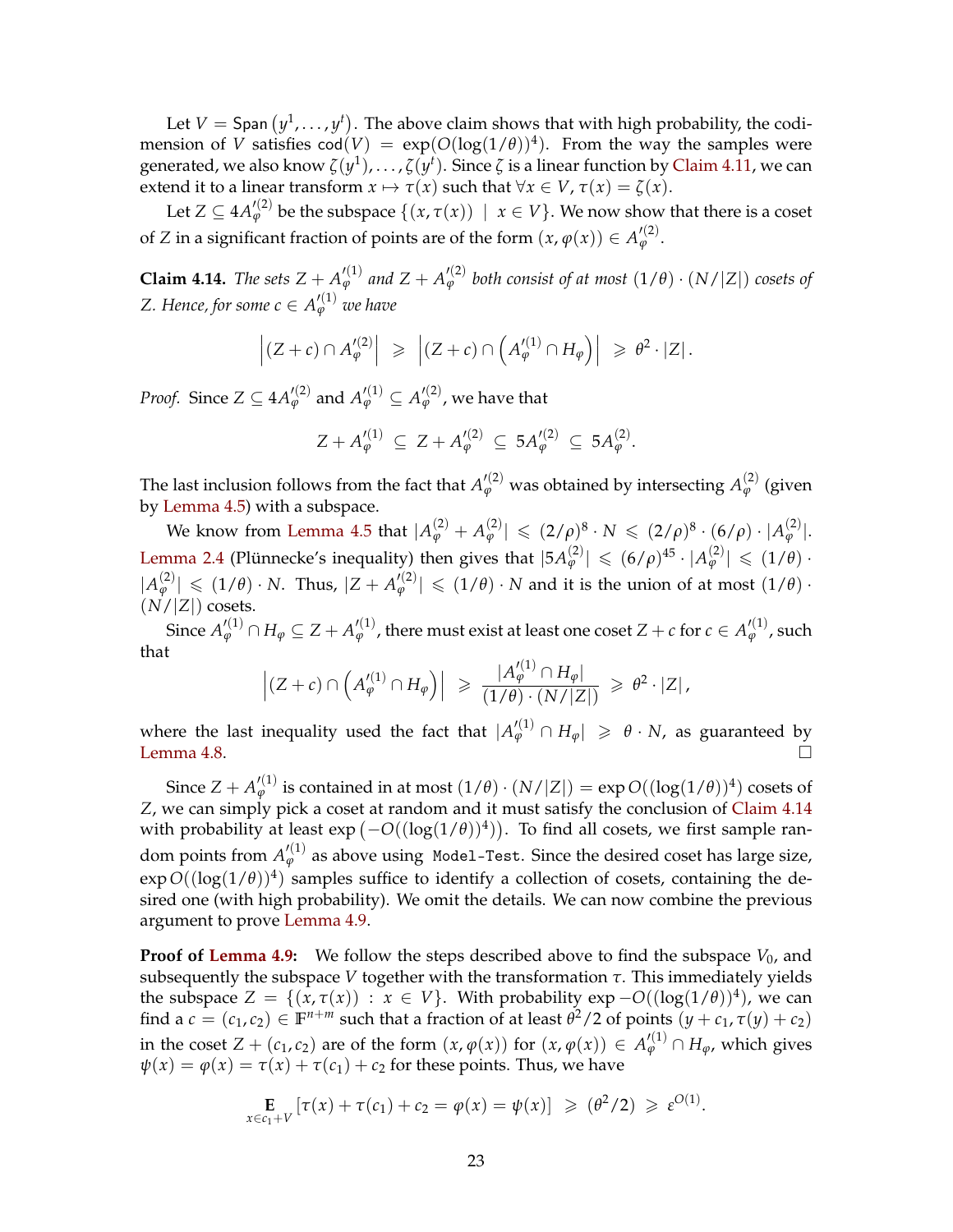The errors in the application of Bogolyubov's lemma and in [Claim 4.12,](#page-22-0) and [Claim 4.13](#page-22-1) add up to  $\eta/2 < \eta$ . The running time is dominated by the  $C \exp(O((\log(1/\theta))^4)) \cdot t \cdot \log(10/\eta)$ calls to Model-Test in [Claim 4.12](#page-22-0) for  $t\,=\,O(n^2).$  Since each call to Model-Test takes  $n^{O(1)} \cdot \textsf{poly}(1/\varepsilon) \cdot \log(\eta/n^4)$  time, the total running time is  $n^{O(1)} \cdot \exp(O((\log(1/\theta))^4)) \cdot$  $\log^2(1/\eta)$ . (1/*η*).

# **Acknowledgements**

We thank Arnab Bhattacharyya, Julia Wolf and Abhishek Bhowmick for many illuminating discussions. The second author would also like to thank the Simons Institute at UC Berkeley for their generous hospitality and stimulating atmosphere, which led to some of the ideas in this work.

## **References**

<span id="page-24-4"></span><span id="page-24-3"></span><span id="page-24-2"></span><span id="page-24-1"></span><span id="page-24-0"></span>

| [AGS03]     | Adi Akavia, Shafi Goldwasser, and Shmuel Safra, Proving hard-core predicates<br>using list decoding, FOCS, 2003, pp. 146-157. 1                                                                       |
|-------------|-------------------------------------------------------------------------------------------------------------------------------------------------------------------------------------------------------|
| [AS03]      | Sanjeev Arora and Madhu Sudan, Improved low degree testing and its applica-<br>tions, Combinatorica 23 (2003), no. 3, 365-426. 1                                                                      |
| [ASW15]     | Emmanuel Abbe, Amir Shpilka, and Avi Wigderson, Reed-muller codes for<br>random erasures and errors, IEEE Transactions on Information Theory 61<br>(2015), no. 10, 5229–5252. 2                       |
| $[BGH^+15]$ | Boaz Barak, Parikshit Gopalan, Johan Håstad, Raghu Meka, Prasad<br>Raghavendra, and David Steurer, Making the long code shorter, SIAM Jour-<br>nal on Computing 44 (2015), no. 5, 1287-1324. 1        |
| [BL15]      | Abhishek Bhowmick and Shachar Lovett, The list decoding radius of Reed-<br>Muller codes over small fields, Proceedings of the 47th ACM Symposium on<br>Theory of Computing, ACM, 2015, pp. 277-285. 2 |
| [BS94]      | A. Balog and E. Szemerédi, A statistical theorem of set addition, Combinatorica<br>14 (1994), 263-268, 10.1007/BF01212974. 15                                                                         |
|             | [BSRZTW12] Eli Ben-Sasson, Noga Ron-Zewi, Madhur Tulsiani, and Julia Wolf, Algorith-<br>mic proofs of almost periodicity and applications, Manuscript, 2012. 12                                       |
|             | [BSRZTW14] ______, Algorithmic proofs of almost periodicity and applications, Proceedings of<br>the 41st International Colloquium on Automata, Languages and Program-<br>ming, 2014. 2, 5, 14, 20     |
| [BTZ10]     | V. Bergelson, T. Tao, and T. Ziegler, An inverse theorem for the uniformity semi-<br>norms associated with the action of $\mathbb{F}^{\omega}$ , Geom. Funct. Anal. 16 (2010), no. 6,<br>1539-1596.7  |
| [BV10]      | Andrej Bogdanov and Emanuele Viola, Pseudorandom bits for polynomials,                                                                                                                                |

<span id="page-24-9"></span><span id="page-24-8"></span><span id="page-24-7"></span><span id="page-24-6"></span><span id="page-24-5"></span>SIAM J. Comput. **39** (2010), no. 6, 2464–2486. [7](#page-7-1)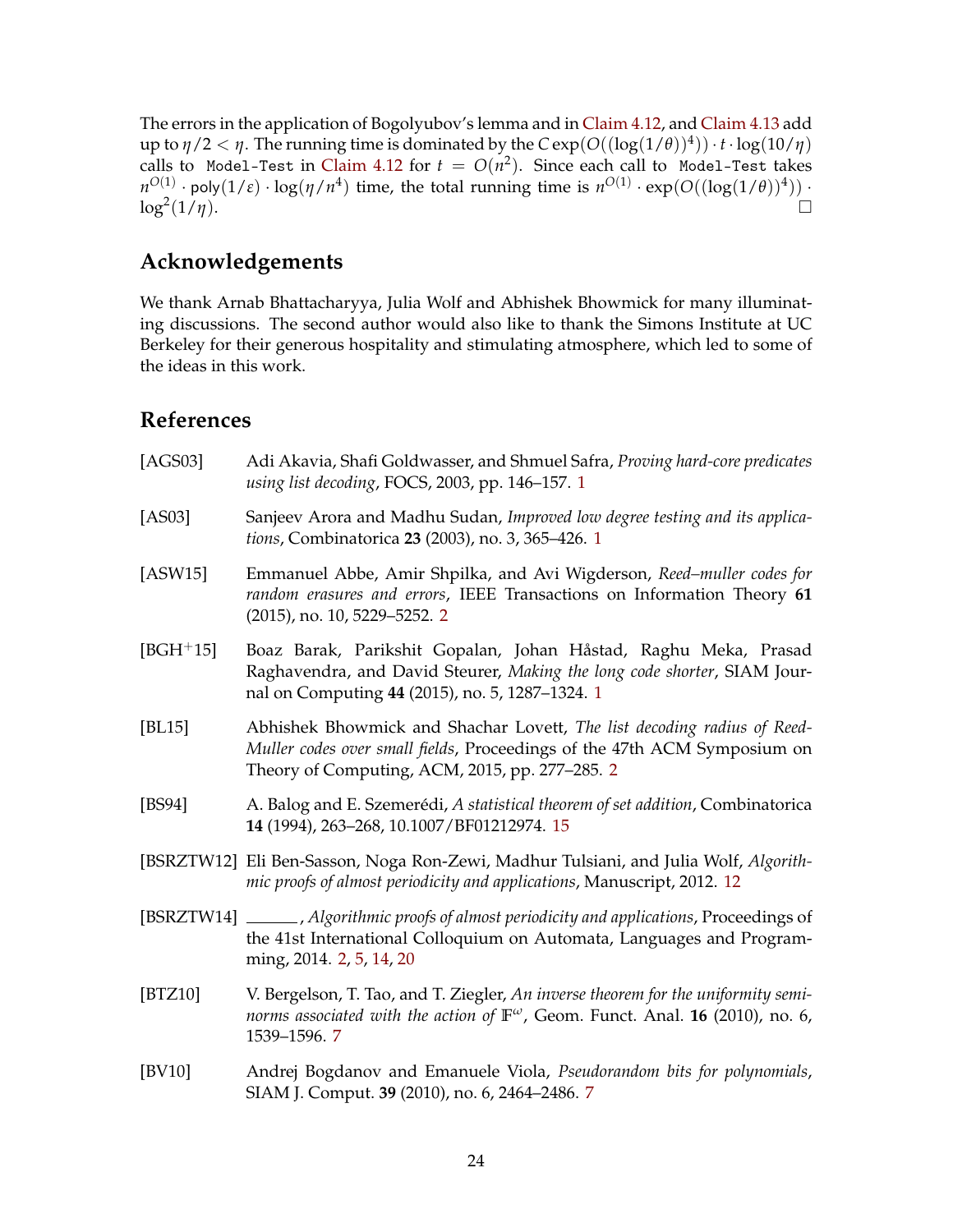<span id="page-25-14"></span><span id="page-25-13"></span><span id="page-25-12"></span><span id="page-25-11"></span><span id="page-25-10"></span><span id="page-25-9"></span><span id="page-25-8"></span><span id="page-25-7"></span><span id="page-25-6"></span><span id="page-25-5"></span><span id="page-25-4"></span><span id="page-25-3"></span><span id="page-25-2"></span><span id="page-25-1"></span><span id="page-25-0"></span>[Dum04] Ilya Dumer, *Recursive decoding and its performance for low-rate Reed-Muller codes*, IEEE Transactions on Information Theory **50** (2004), no. 5, 811–823. [2](#page-2-1) [Eli57] Peter Elias, *List decoding for noisy channels*, Tech. Report 335, Research Laboratory of Electronics, MIT, 1957. [1](#page-0-0) [GKZ08] P. Gopalan, A.R. Klivans, and D. Zuckerman, *List-decoding Reed-Muller codes over small fields*, Proceedings of the 40th ACM Symposium on Theory of Computing, 2008, pp. 265–274. [1,](#page-0-0) [2,](#page-2-1) [3,](#page-3-1) [4,](#page-4-0) [9](#page-9-2) [GL89] O. Goldreich and L. Levin, *A hard-core predicate for all one-way functions*, Proceedings of the 21st ACM Symposium on Theory of Computing, 1989, pp. 25–32. [1](#page-0-0) [Gow98] T. Gowers, *A new proof of Szemerédi's theorem for arithmetic progressions of length four*, Geom. Func. Anal. **8** (1998), no. 3, 529–551. [6,](#page-6-2) [7](#page-7-1) [GRS00] Oded Goldreich, Ronitt Rubinfeld, and Madhu Sudan, *Learning polynomials with queries: The highly noisy case*, SIAM Journal on Discrete Mathematics **13** (2000), no. 4, 535–570. [1](#page-0-0) [GT08] B.J. Green and T. Tao, An inverse theorem for the Gowers  $U^3(G)$  norm, Proc. Edinb. Math. Soc. (2) **51** (2008), no. 1, 73–153. MR 2391635 (2009g:11012) [3,](#page-3-1) [5,](#page-5-1) [7,](#page-7-1) [8,](#page-8-2) [19](#page-19-1) [GT09] Ben Green and Terence Tao, *The distribution of polynomials over finite fields, with applications to the Gowers norms*, Contributions to Discrete Mathematics **4** (2009), no. 2. [3](#page-3-1) [GTZ11] Ben Green, Terence Tao, and Tamar Ziegler, *An inverse theorem for the Gowers u* 4 *-norm*, Glasgow Mathematical Journal **53** (2011), no. 1, 1–50. [3](#page-3-1) [Gur01] Venkatesan Guruswami, *List decoding of error-correcting codes*, Ph.D. thesis, MIT, 2001. [1](#page-0-0) [Gur06] , *Algorithmic results in list decoding*, Foundations and Trends in Theoretical Computer Science **2** (2006), no. 2. [1](#page-0-0) [Jac97] Jeffrey C Jackson, *An efficient membership-query algorithm for learning DNF with respect to the uniform distribution*, Journal of Computer and System Sciences **3** (1997), no. 55, 414–440. [1](#page-0-0) [KKM+17] Shrinivas Kudekar, Santhosh Kumar, Marco Mondelli, Henry D Pfister, Eren Sasoglu, and Rudiger Urbanke, *Reed-Muller codes achieve capacity on erasure channels*, IEEE Transactions on Information Theory (2017). [2](#page-2-1) [KLP12] Tali Kaufman, Shachar Lovett, and Ely Porat, *Weight distribution and listdecoding size of reed–muller codes*, IEEE Transactions on Information Theory **58** (2012), no. 5, 2689–2696. [2](#page-2-1) [KM93] Eyal Kushilevitz and Yishay Mansour, *Learning decision trees using the fourier spectrum*, SIAM Journal on Computing **22** (1993), no. 6, 1331–1348. [1](#page-0-0)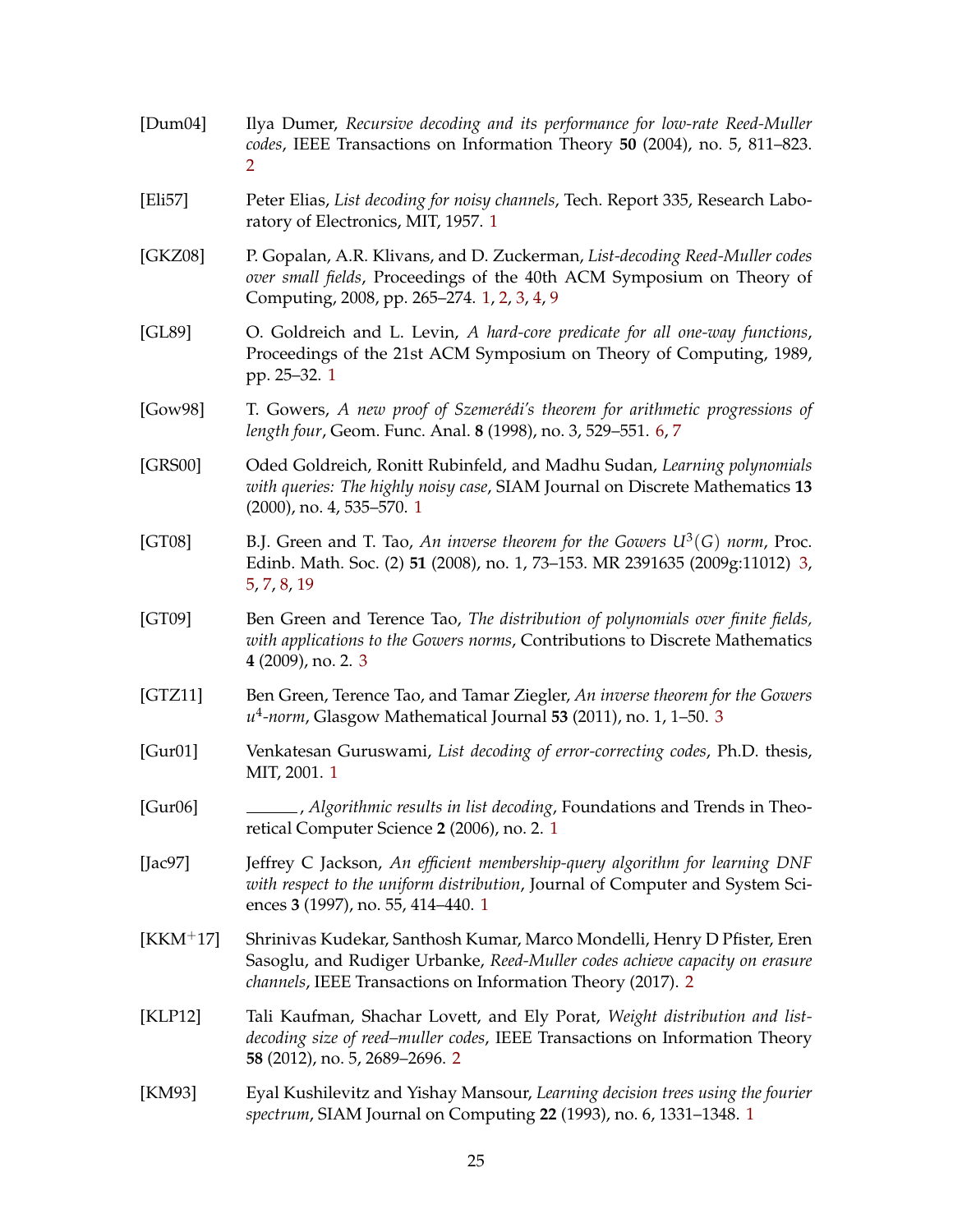<span id="page-26-15"></span><span id="page-26-14"></span><span id="page-26-13"></span><span id="page-26-12"></span><span id="page-26-11"></span><span id="page-26-10"></span><span id="page-26-9"></span><span id="page-26-8"></span><span id="page-26-7"></span><span id="page-26-6"></span><span id="page-26-5"></span><span id="page-26-4"></span><span id="page-26-3"></span><span id="page-26-2"></span><span id="page-26-1"></span><span id="page-26-0"></span>

| [LMS08]      | Shachar Lovett, Roy Meshulam, and Alex Samorodnitsky, Inverse conjecture<br>for the Gowers norm is false, Proceedings of the 40th ACM Symposium on<br>Theory of Computing, 2008, pp. 547–556. 3  |
|--------------|--------------------------------------------------------------------------------------------------------------------------------------------------------------------------------------------------|
| $[$ MS77 $]$ | F.J. MacWilliams and N.J.A. Sloane, The theory of error-correcting codes, North-<br>Holland, 1977. 1                                                                                             |
| [O'D08]      | R. O'Donnell, Some topics in analysis of Boolean functions, STOC, 2008, pp. 569–<br>578.6                                                                                                        |
| [Sam07]      | A. Samorodnitsky, Low-degree tests at large distances, Proceedings of the 39th<br>ACM Symposium on Theory of Computing, 2007, pp. 506-515. 2, 3, 7, 8, 15                                        |
| [San10]      | Tom Sanders, On the Bogolyubov-Ruzsa lemma, Anal. PDE (2010). 20                                                                                                                                 |
| [SSV05]      | B. Sudakov, E. Szemerédi, and V.H. Vu, On a question of Erdös and Moser,<br>Duke Mathematical Jounal 129 (2005), no. 1, 129-155. 15, 16, 17, 18                                                  |
| [SSV17]      | Ramprasad Saptharishi, Amir Shpilka, and Ben Lee Volk, Efficiently decod-<br>ing Reed-Muller codes from random errors, IEEE Transactions on Information<br>Theory 63 (2017), no. 4, 1954–1960. 2 |
| [ST06]       | Alex Samorodnitsky and Luca Trevisan, Gowers uniformity, influence of vari-<br>ables, and PCPs, STOC, 2006, pp. 11-20. 7                                                                         |
| [STV01]      | Madhu Sudan, Luca Trevisan, and Salil Vadhan, Pseudorandom generators<br>without the XOR lemma, Journal of Computer and System Sciences 62 (2001),<br>no. 2, 236–266. 1                          |
| [SU05]       | Ronen Shaltiel and Christopher Umans, Simple extractors for all min-entropies<br>and a new pseudorandom generator, Journal of the ACM 52 (2005), no. 2, 172-<br>216.1                            |
| [Sud00]      | Madhu Sudan, List decoding: algorithms and applications, SIGACT News 31<br>$(2000)$ , no. 1, 16–27. 1                                                                                            |
| [Tree03]     | Luca Trevisan, List-decoding using the XOR Lemma, Proceedings of the 44th<br>IEEE Symposium on Foundations of Computer Science, 2003, pp. 126–135.<br>1                                          |
| [Tree04]     | -, Some applications of coding theory in computational complexity,<br>Quaderni di Matematica 13 (2004), 347-424, arXiv:cs.CC/0409044. 1                                                          |
| [TSZS06]     | Amnon Ta-Shma, David Zuckerman, and Shmuel Safra, Extractors from reed-<br>muller codes, Journal of Computer and System Sciences 72 (2006), no. 5, 786-<br>812.1                                 |
| [TW14]       | Madhur Tulsiani and Julia Wolf, Quadratic Goldreich–Levin theorems, SIAM<br>Journal on Computing 43 (2014), no. 2, 730–766. 2, 3, 5, 14, 15, 17, 19, 20                                          |
| [TZ10]       | T. Tao and T. Ziegler, The inverse conjecture for the Gowers norm over finite fields<br>via the correspondence principle, Analysis and PDE 3 (2010), 1-20. 7                                     |